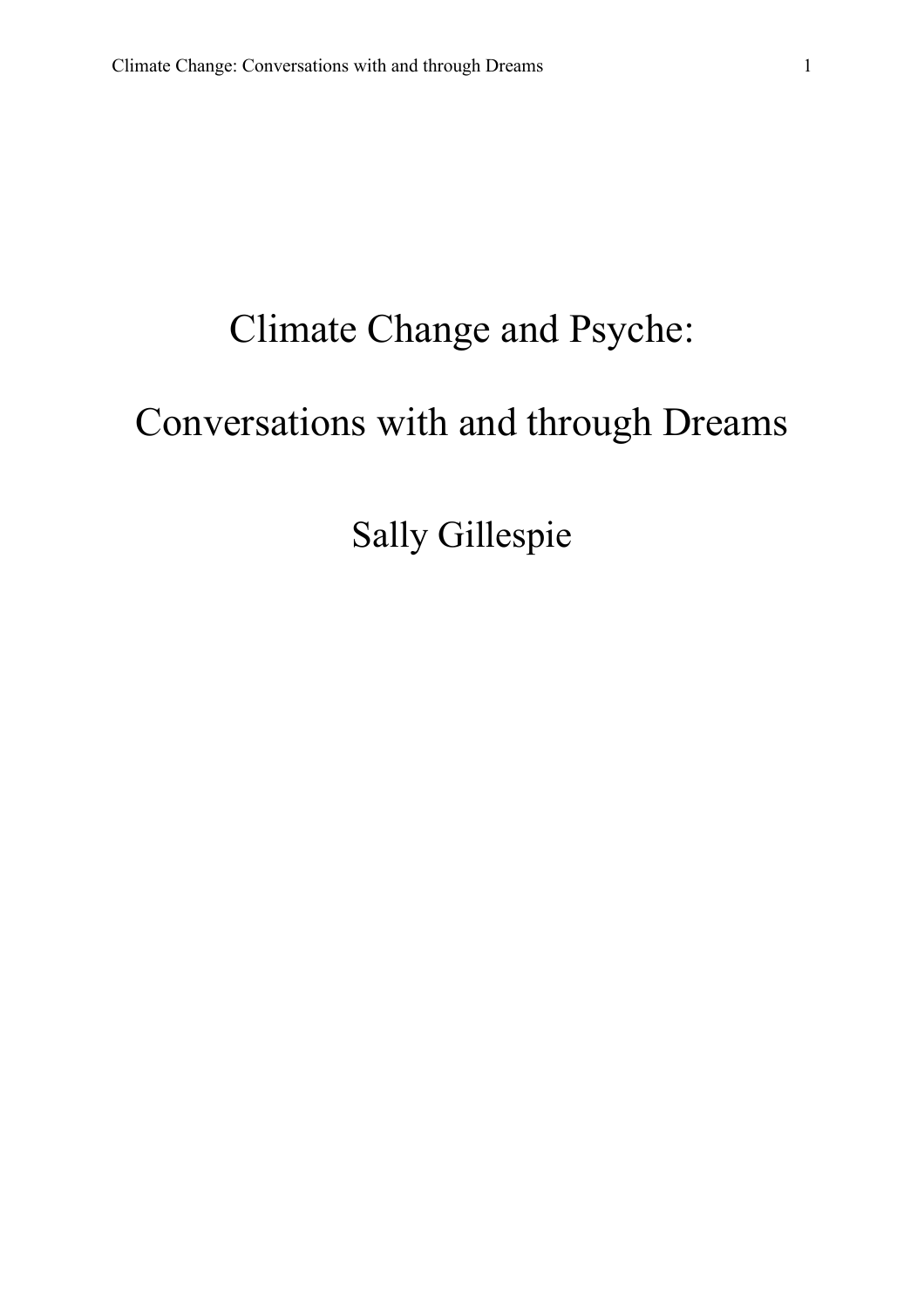#### Abstract

In the last few years, awareness of anthropogenic global warming has become widespread as its effects are felt across the globe and warnings from scientists have become increasingly urgent. Psychological research into human reactions to reports of climate change has predominantly focused on mechanisms of denial, and cognitive strategies for effecting changes in behaviour. This paper presents research inquiring into the psychological realities of those who are actively engaged with climate change issues, asking questions about how such people can be supported, and what can be learnt from understanding their psychological processes. Utilising a depth psychological approach, a co-operative research group of activists, researchers, policy makers and social communicators met in Sydney, Australia to share their daily experiences and concerns, and nightly dreams, articulating frustrations, griefs, hopes and fears in relation to global warming. The shared dreams acted as a provocative voice within the research, facilitating in-depth discussions of topics and perspectives that might otherwise have been avoided or repressed. This paper describes the research methods used to support dream sharing in a co-operative research group situation, and reflects upon the value of doing so within the framework of a depth psychological inquiry.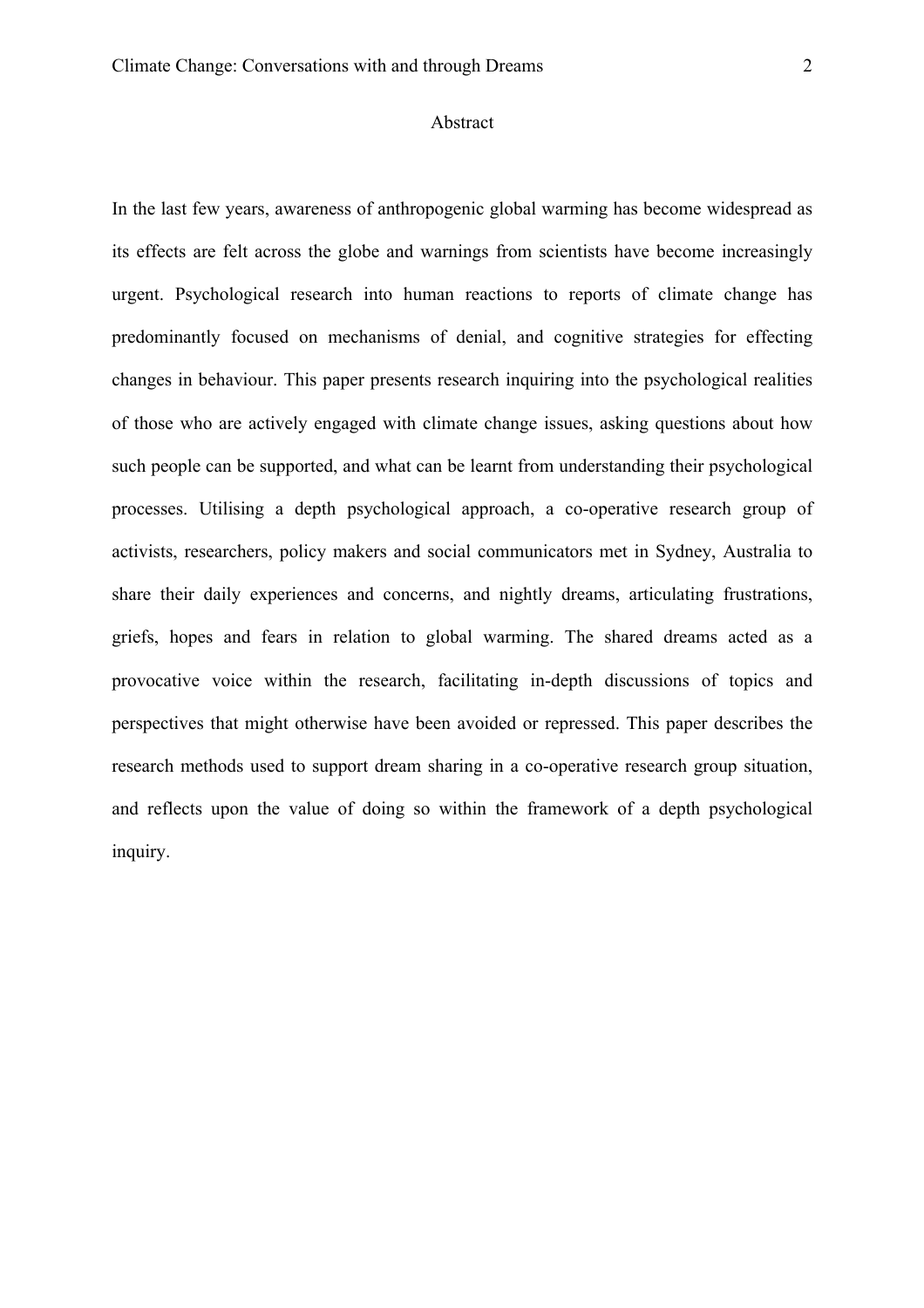#### Climate Change: Conversations, Myths and Dreams

Reser, Morrissey and Ellul (2011) point out that alongside its actual science, climate change operates as a social phenomenon with cultural narratives of threats, risks and changes to life and world as we know it. They observe that:

While the impacts of a changing climate taking place in biophysical environments and human settlements, and in the context of more structural social and governance systems, are being closely monitored and, to the extent possible, addressed, there are few corresponding evaluation or monitoring exercises taking place with respect to the human landscape of individual and community experience, risk perception, sense making, and psychological and behavioural responses (p.27).

It is becoming more apparent that global warming scenarios with their irreversible tipping points and deathly consequences are triggering defensive mechanisms of denial, distancing and suppression that impede constructive thought and action (Bodnar, 2012; Connor, 2010; Dickinson, 2009; Lertzman, 2013; Weintrobe, 2013a). The phenomenon of denial and disavowal understandably dominates socio-political and psychological analyses of climate change responses. But what of those people who immerse themselves in climate change issues? The research focus presented in this paper concerns the psychological processes of those who accept and engage with the emerging realities of anthropogenic global warming on a daily basis. It investigates the nature of their experience and asks how they might be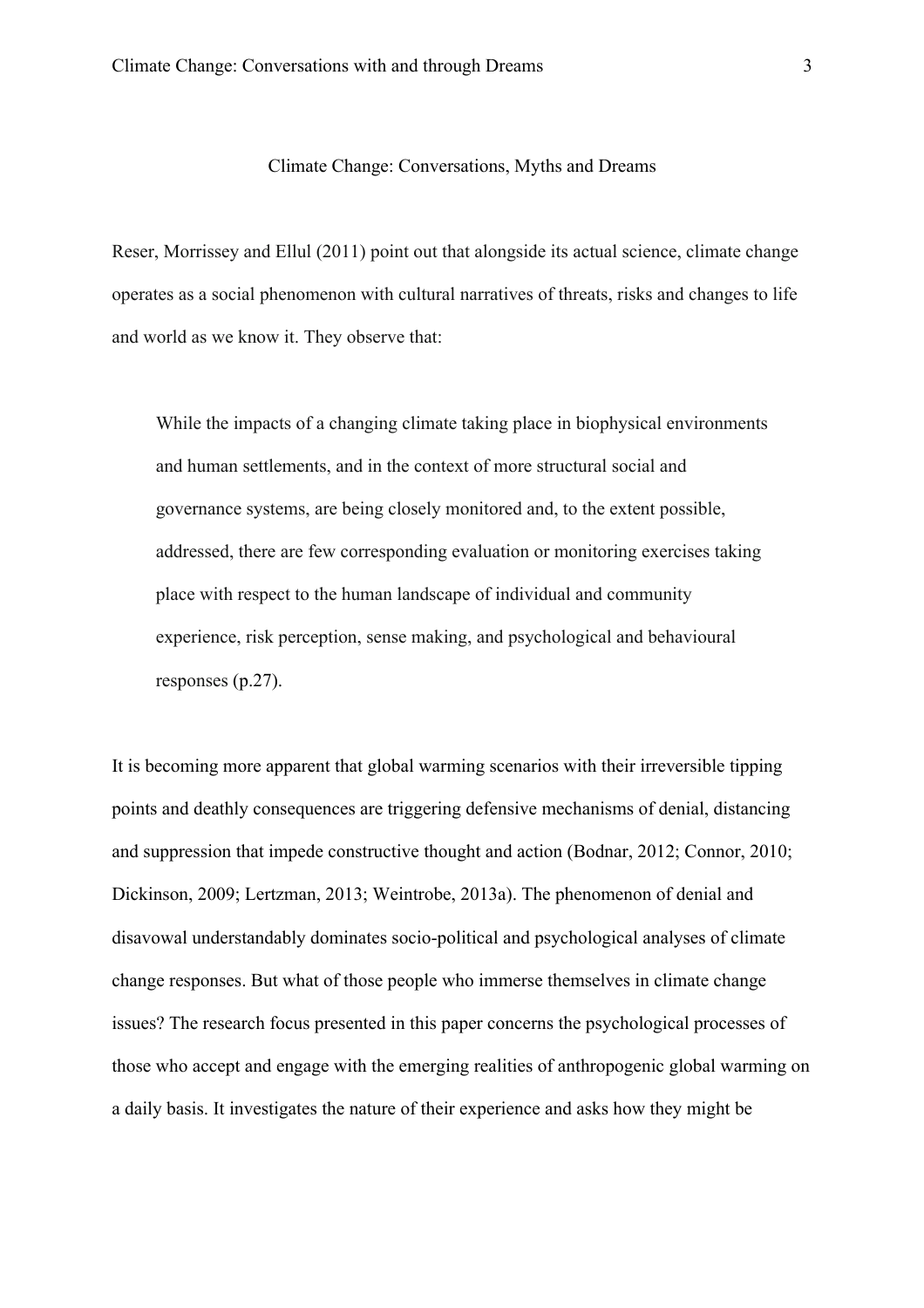supported in confronting issues that are often sidelined, if not denied, within mainstream societies.

Acknowledging the scientific realities of anthropogenic global warming severely undermines the premises of modern and post-modern worldviews which have held sway within industrialised societies such as Australia's. The old myths of industrialisation are giving way to newly emergent, and as yet uncertain, myths which recognise that human and non-human existence on earth is being irrevocably altered by climate change. Ginette Paris (2007) observes that: 'The psychic space between the new myth and the old myth often feels like a deadly zone. It is. This is the zone for which depth psychology offers a map' (p. 83). Paying attention to those who are highly engaged with climate change concerns provides insights into the psychological journey from an old worldview to a new one, within which personal and social identities and meanings are profoundly challenged.

Ethnographic work suggests that openly engaging with climate change concerns is not only psychologically stressful in its direct encounter with survival anxiety, but can also be potentially transformative in its finding and telling of new stories about self, society and world (Pearse, Goodman, & Rosewarne, 2010; Randall, 2009, 2013). The depth psychological research presented here produces a map of this transitional zone of stress and transformation, based on ongoing discussions and dream sharing by a group of individuals in Sydney, Australia throughout 2011.

## **Depth Psychology and Climate Change**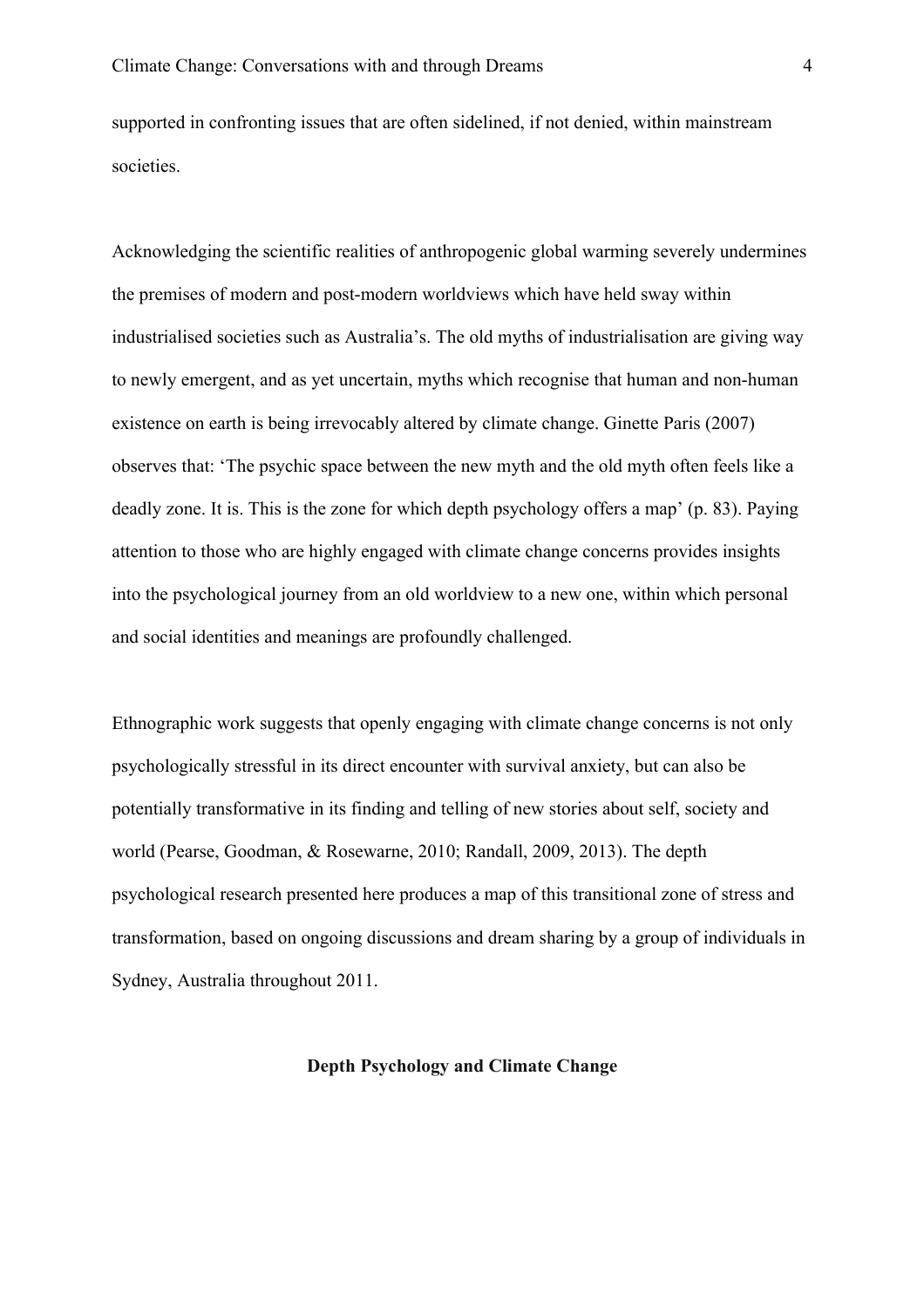Central to the theory and practice of all schools of depth psychology is the acknowledgement of unconscious dimensions within the psyche. While Sigmund Freud's psychoanalytic approach focuses on developmental processes and the function of the personal unconscious as a repository for repressed energies and desires, Carl Jung's analytical psychology extends the focus to the cultural and collective dimensions of the unconscious, and to the recognition of the unconscious as an autonomous and creative region of existence (Jung, 1969). As climate change challenges individuals and societies, provoking destructive and creative responses, and regressive and progressive imaginings, both approaches are of value in researching psychological responses to climate change awareness.

At a cultural level, climate change carries symbolic and mythic resonances in its global imagery and concerns. As Jonathan Marshall (2011) writes:

climate change is big, so big that we cannot, as yet, conceptualise it... and so it becomes symbolic, invoking existential issues about the meanings of life, death, distribution of suffering, relation of humans to the cosmos. We imagine and feel with its images; floods, deserts, storms and drought are already parts of our psyche and our dreams (p.267).

Furthermore climate change discussions generate global perspectives which collapse old distinctions between natural and human histories (Chakrabarty, 2009). These perspectives reveal their mythic dimensions through narratives which portray the human species as an agent whose actions are both determining a new geological era (increasingly referred to as the Anthropocene), while also endangering its own existence. Promethean and Faustian references abound as we question the powers and limits of human agency.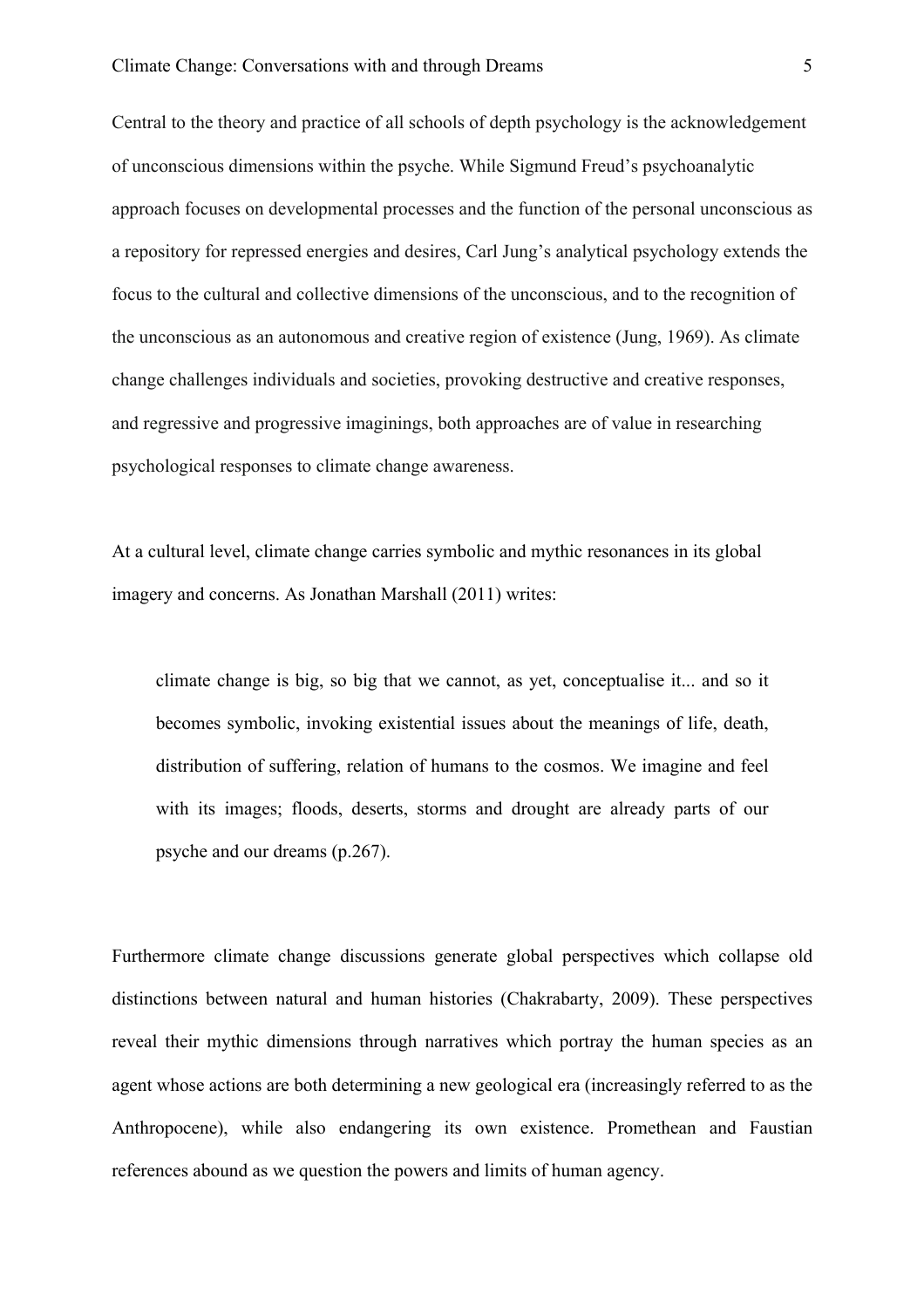At an individual level, the overwhelming nature, diversity and complexity of science and media reports about global warming provokes charged emotional responses ranging from denial and despair, to activism and millenarianism.. For those accepting the realities of climate change, there can be repeated encounters with feelings of anxiety, grief, confusion, shock, anger, guilt, frustration, fear and hopelessness. Sally Weintrobe (2013a) writes of the ongoing hard emotional work involved in engaging with climate change where illusions must be mourned and self-idealisations challenged. Rosemary Randall (2009, 2013) describes the psychological processes of facing grief and ecological indebtedness, as the destructiveness of our lifestyles and the realities of our ecological dependence are fully acknowledged. Such profound encounters have the potential to activate personal and political developmental processes (Alshuler, 2006; Samuels, 1993). Psychoanalytic theorists and researchers emphasise the ways in which climate change awareness trigger primal emotions that resonates with infantile states of terror and anxiety (Dodds, 2011; Weintrobe, 2013b). Depth psychologists, following Jungian and post-Jungian perspectives, investigate the archetypal dimensions of such confrontations (Marshall, 2009; Romanyshyn, 2008; Rust, 2008). Ultimately all agree that a greater level of individual and social maturity is required to act responsibly and innovatively, and that depth psychological approaches can contribute to this process.

## **Depth Psychological Research**

Depth psychology's research methodology draws upon its phenomenological roots with their attention to complex and rich descriptions of lived experience, inter-subjective fields and 'relationships of intentionality in which the things of the world wish to show themselves at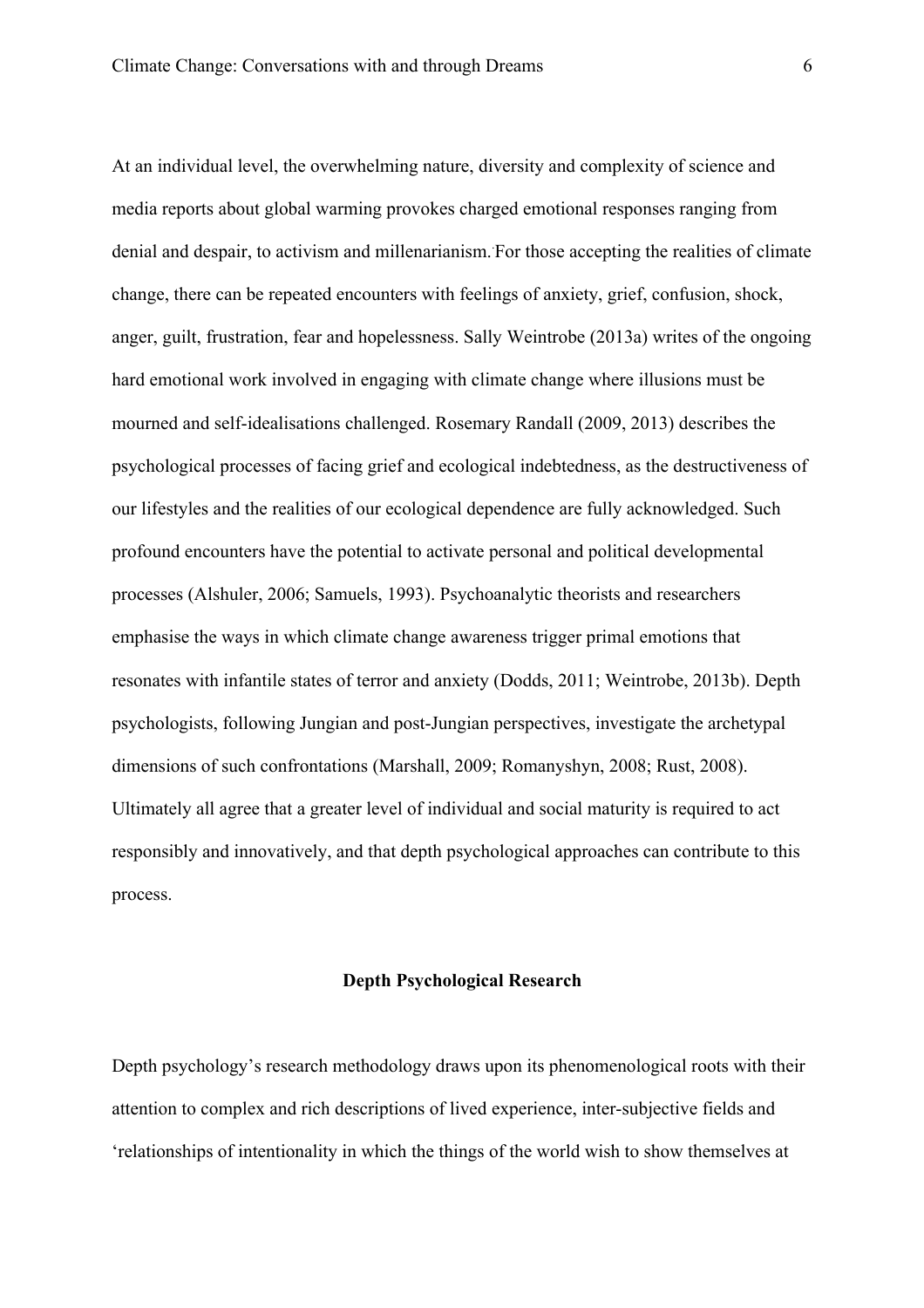the level of essence' (Coppin & Nelson, 2005, pp. 32-33). It is a methodology which encourages a 'being with' through reflection and dialogue, along with an ongoing process of 'seeing through' the apparent to the less apparent (Hillman, 1992, pp. 140-145). In order to elucidate the many layers of consciousness and unconsciousness at play in ourselves and the world, depth psychological research employs a practice of 'careful attention that is sustained, patient, subtly attuned to images and metaphors, tracking both hidden meanings and surface presentations' (Watkins, 2008, p.419). Its particular focus is on symbolic language, memories, fantasies, dreams, feeling states and somatic responses and its analysis is grounded in the recognition of unconscious forces and dynamics. Depth psychology's inquiry into the layered meanings of events, opens up a richness of possible responses (Hillman, 1992a, Coppin & Nelson, 2005) offering antidotes to the rigid denials, disconnections, confusions and paralysis of positions that often mark climate change discussions. It offers a perceptive mirror to contemporary societies whose tensions, fears and struggles with climate change can be interpreted as symptoms of a poorly acknowledged and largely unconscious relationship with nature and its ecosystems (Chalquist, 2007).

"A depth psychologist has as a credo that he or she is in whatever is being analysed whether patient, political problematic, or art work" (Samuels, 1993, p. 11). Depth psychological researchers accept that their unconscious assumptions, biases, concerns and perceptions inevitably shape their work at all stages, and that an in-depth self-reflexive practice is essential to produce rigorous and examinable research (Romanyshyn, 2007). Throughout this inquiry into climate change and psyche, I drew upon and extended the self- reflexivity I had developed as a Jungian psychotherapist to map myself – intellectually, emotionally, somatically, imaginatively and spiritually. I designed and participated in this research, which was partly inspired by a series of dreams referring to climate change (Gillespie, 2009), with the knowledge that my increasing engagement with climate change issues was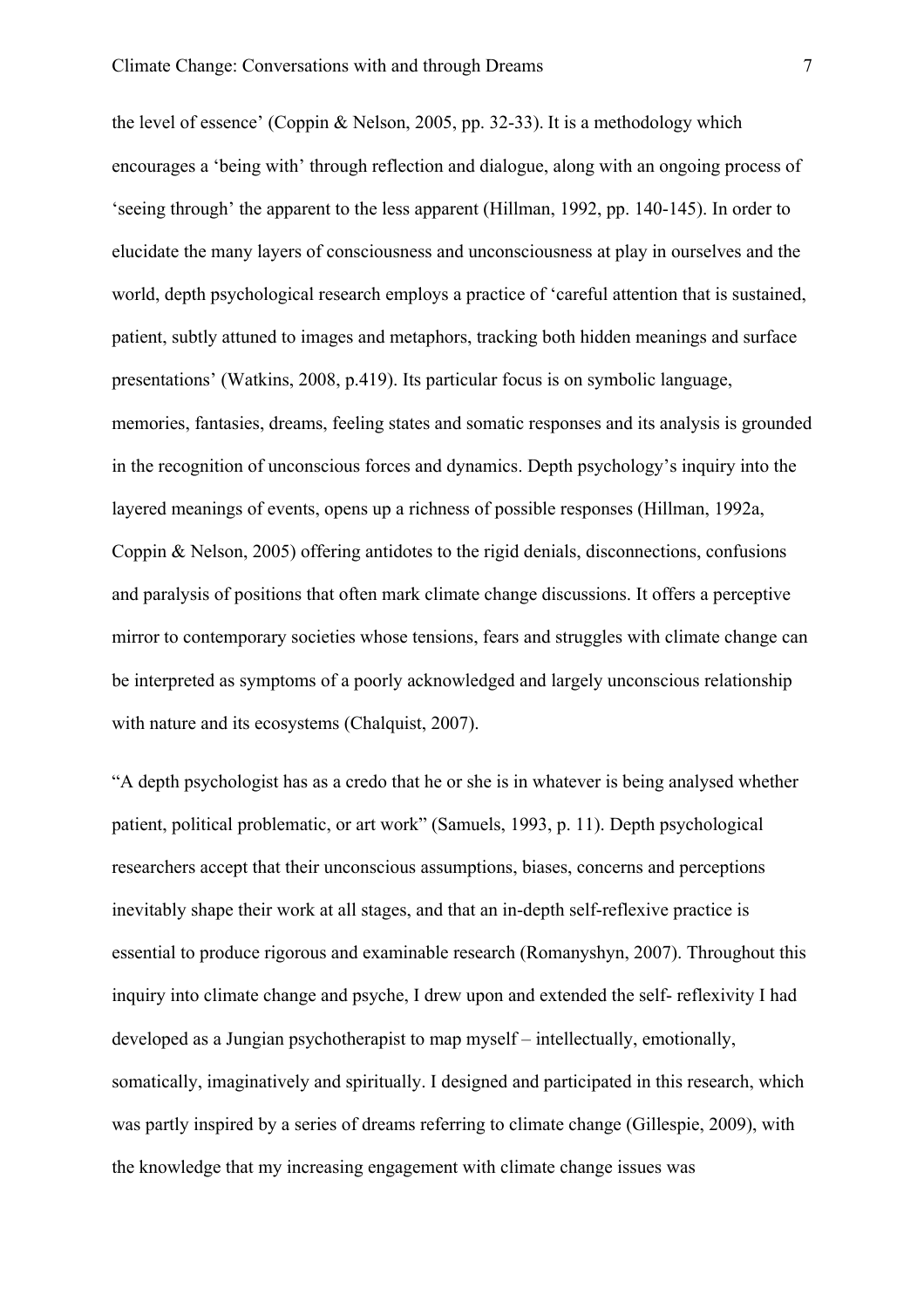psychologically stressful in ways which were entirely new to me. In many respects my research was driven by my need to find out more about what I was going through, how to care for myself, and how to extend this inquiry to a group of others in similar situations (Romanyshyn, 2007).

My research process began with the reflexive ethnographic practice of journal writing (Ellis & Bochner, 2003), which provided both data and a containing vessel for the ongoing hard work of staying with many confronting statistics, images, emotions and dreams relating to global warming. Critical self-reflexivity requires being as alert and questioning as possible whilst acknowledging confusion, projections, ambiguity and paradox are ever present. Recording and working on my dreams through journal writing and somatic awareness (Bosnak, 1996) played a vital role in bringing unconscious thoughts, feelings, assumptions and perspectives into consciousness. Through focusing on my dreams I was able to recognise and articulate suppressed feelings, question my social attitudes and biases, and find new insights and creative strategies in relation to the research.

Robert Romanyshyn (2010), in writing of his own response to global warming, comments that:

As psychologists in service to soul we have an obligation to stay in touch with the experience of anxiety, examine it, and not benumb ourselves to it, particularly and specifically when the response of denial is so widespread in the cultural circumstances of our time (p.277).

While, at worst, an auto-ethnographic approach risks the production of nothing more than a memoir or confession of the researcher's psychological complexes or issues (Romanyshyn,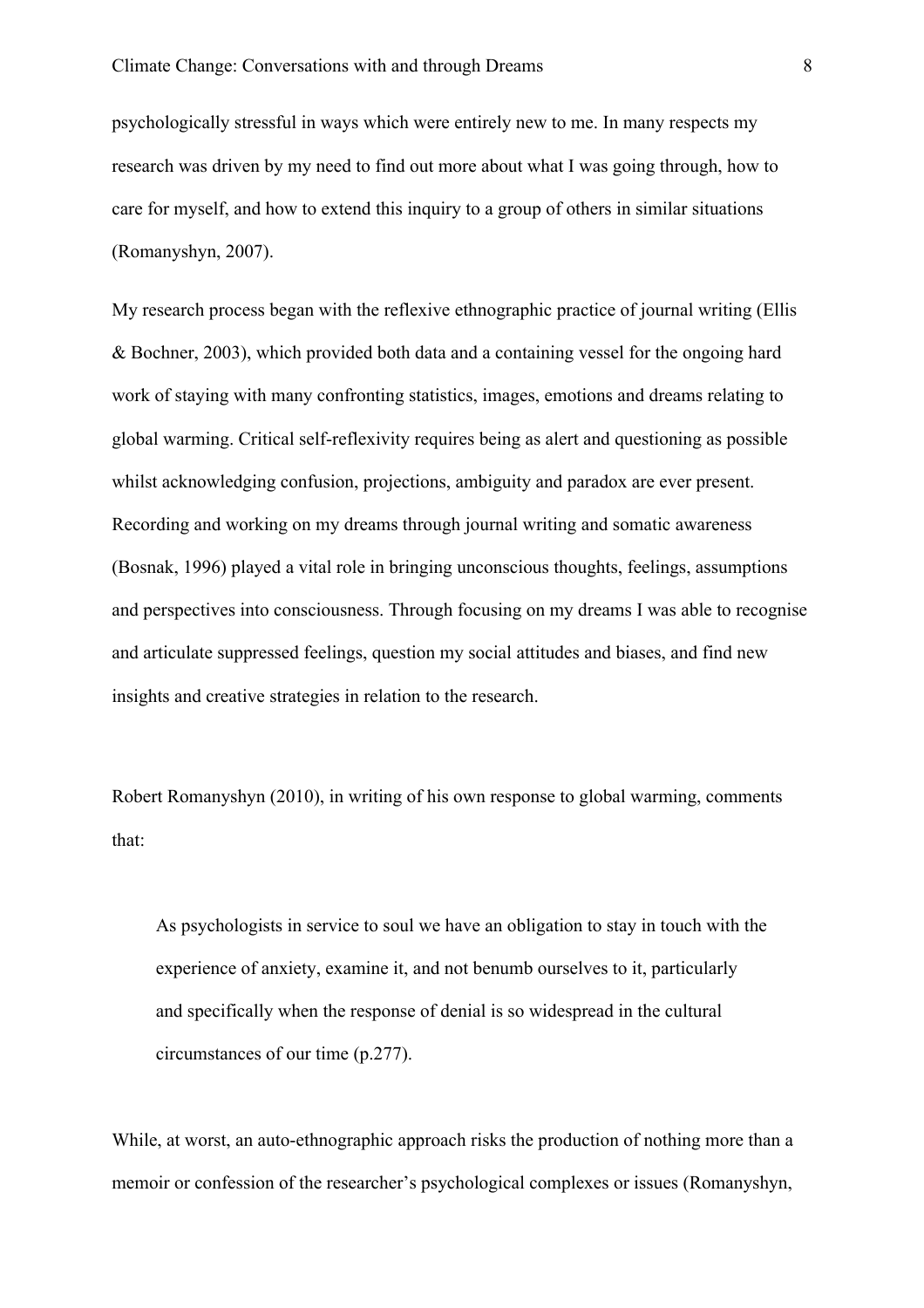2007), at best it can provide an in-depth picture of an incremental and developmental journey taken by the researcher, which can evidence both psychological and behavioural changes as well as provide a model of change for others who encounter the research (Ettling & Guilian, 2004). The fact that I could recount something of the process and effects of exploring my dreams, thoughts and feelings in relation to climate change, acted as both model and trigger for the group in their own reporting.

## **Collaborative Group Inquiry**

Climate change is a collective problem which requires a collective response and engagement. This research is grounded in data gathered from group discussions which focused upon capturing something of the collective dynamics and processes involved in responding to climate change. Through these research conversations, multiple voices shared responses and experiences, allowing complexity and contradictions to emerge and be observed, while the primacy of my voice as researcher was minimised (Madriz, 2003; Watkins & Shulman, 2008). A further effort to decrease my influence as a researcher was made through recruiting co-participants from mailing lists to which I did not belong, so that all, with the exception of one acquaintance, were unknown to me at the outset of the research. What bonded us was our commitment to engaging with climate change issues.

Our co-operative research group was informed by critical participatory action research with its emphases on subjective knowledge, collaborative research and reflexive processes, drawn from action research and feminist research methodologies (Watkins & Shulman, 2008). Watkins and Shulman envision collaborative research groups generating significant questions, critical understandings and liberatory actions informed by psychological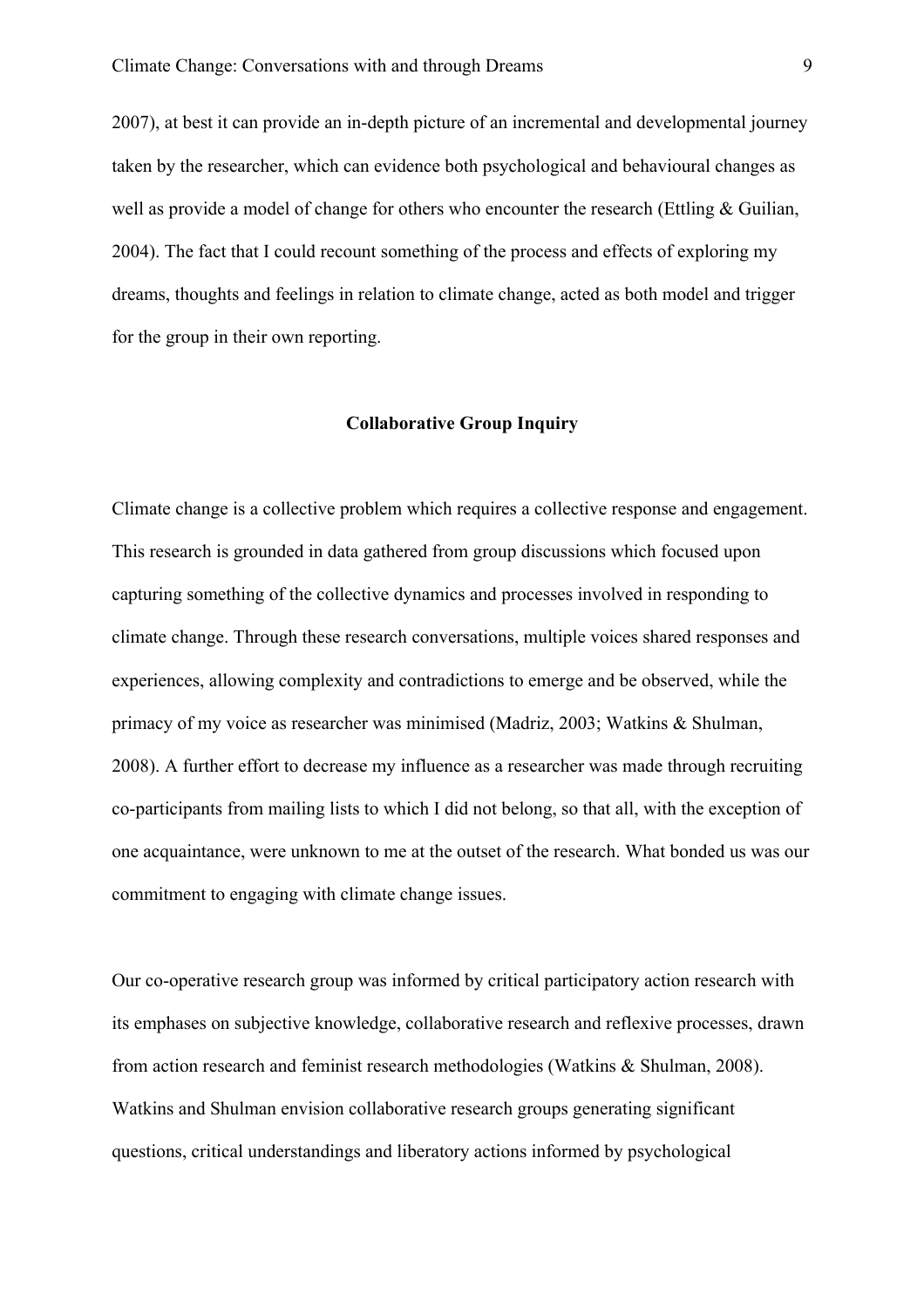experience understood within social and historical contexts. A major aim is to encourage dialogues in which multiple perspectives can be articulated thus helping 'people break out of closed systems of symptom and isolation' (p. 277).

The seven people who joined me in our participatory research group were already engaged with climate change issues as activists, artists, policy makers, researchers and social communicators. We were all tertiary educated and not from particularly marginalised communities, although economic status and ethnic background was varied. However, all of us acknowledged the alienation we felt being immersed in a topic that is collectively and individually marginalised, if not denied. Together we created the space to discuss a subject of vital importance and major concern, which is fast becoming a new taboo in social conversations (Randall, 2013). The fact that no one withdrew from the research despite the high levels of commitment required, suggested that our discussions were satisfying a need and rewarding in their directions.

Another group model that informed our research group was the Carbon Conversation established by British psychotherapist Rosemary Randall (2012) with the aim of helping 'people face the reality of climate change and reduce their personal impact on the problem' (2012, p. 231). In her work, Randall stresses the importance of acknowledging the complex emotional terrain of facing climate change realities for individuals and societies alike. This is the terrain that our group sought to identify, articulate and analyse. Unlike Carbon Conversations groups, our focus was not on specific goals of behavioural change but on an open-ended exploration of questions which supported the growth of self-knowledge, reflexivity, meta-cognition and critical social thinking, all of which have the potential to stimulate personal and /or social awareness and change (Armstrong, 2007). Over the course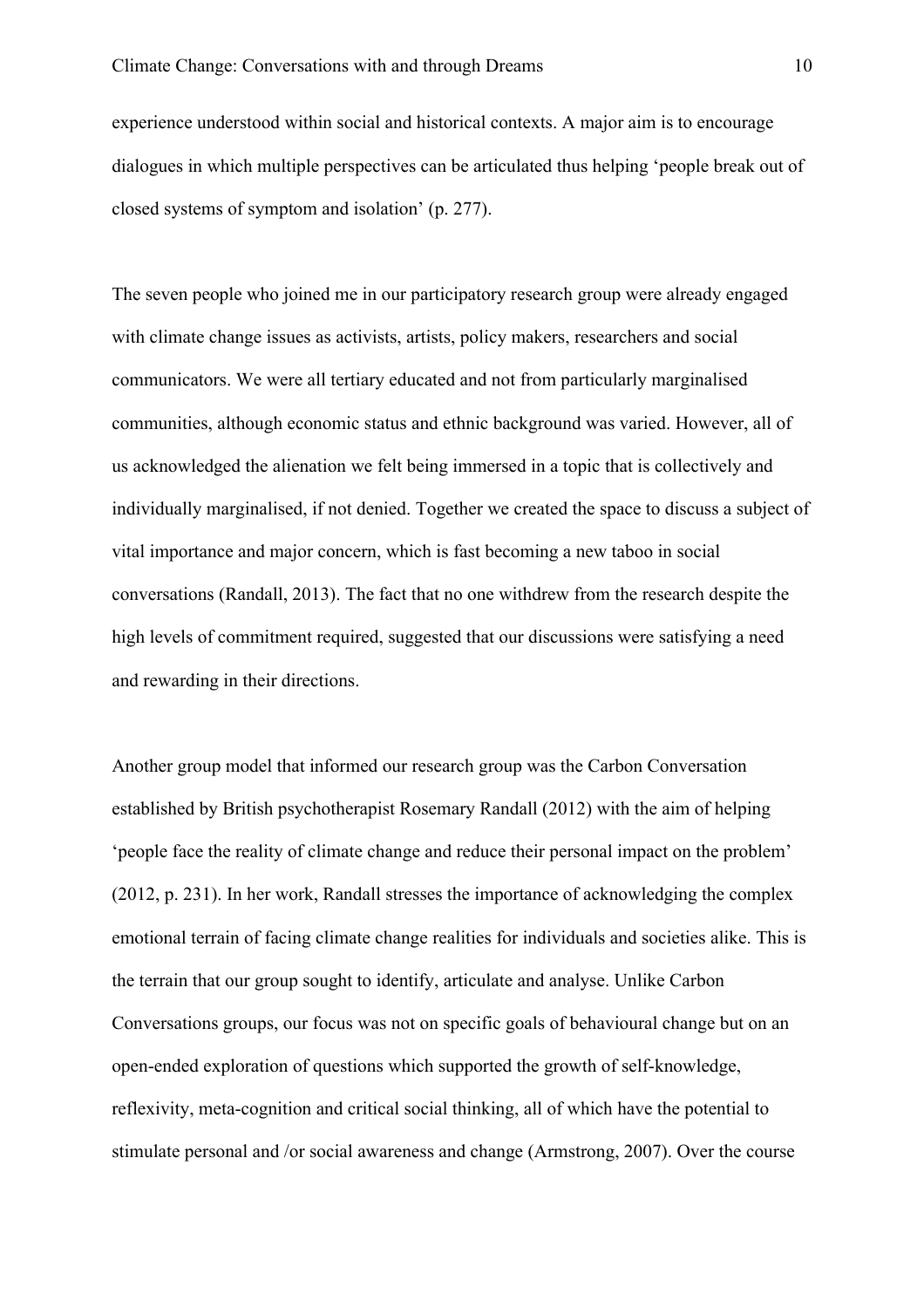of twelve two hour meetings, spread over seven months, we spontaneously reported back about the effect of the group's interaction and discussions on our personal, social and professional lives.

While I was very interested in any spontaneous changes of behaviour or consciousness that might have occurred for participants (including myself) throughout the research process, I adhered to depth psychological theory and practice of following and supporting participants in their psychological process without predetermining specific desired outcomes (Stein, 1982). At our first meeting, a group decision was made not to use stimulus materials in our discussions, as we were already so immersed in climate change information. The goal was set by the group to focus directly on our own thoughts, feelings, stories and dreams.

At our fourth meeting, Linda <sup>1</sup>shared a dream about setting sail into open seas on a wellequipped vessel. She elaborated:

I was setting off but who knows where to?... had that mythical property looking out through the Heads [of Sydney Harbour] and trying to imagine... when it was just bush, when it was just waves, when it was just weather, just sky... I was embarking into that kind of territory... of the unknown I suppose, and the bigness and the wideness and no script...

This dream had both personal resonances for Linda, and for us as a group, as each meeting we ventured further into unknown territory without a script, other than our commitment to

<sup>&</sup>lt;sup>1</sup> All participants have given permission for use of their material in this paper. Some have chosen pseudonyms as indicated.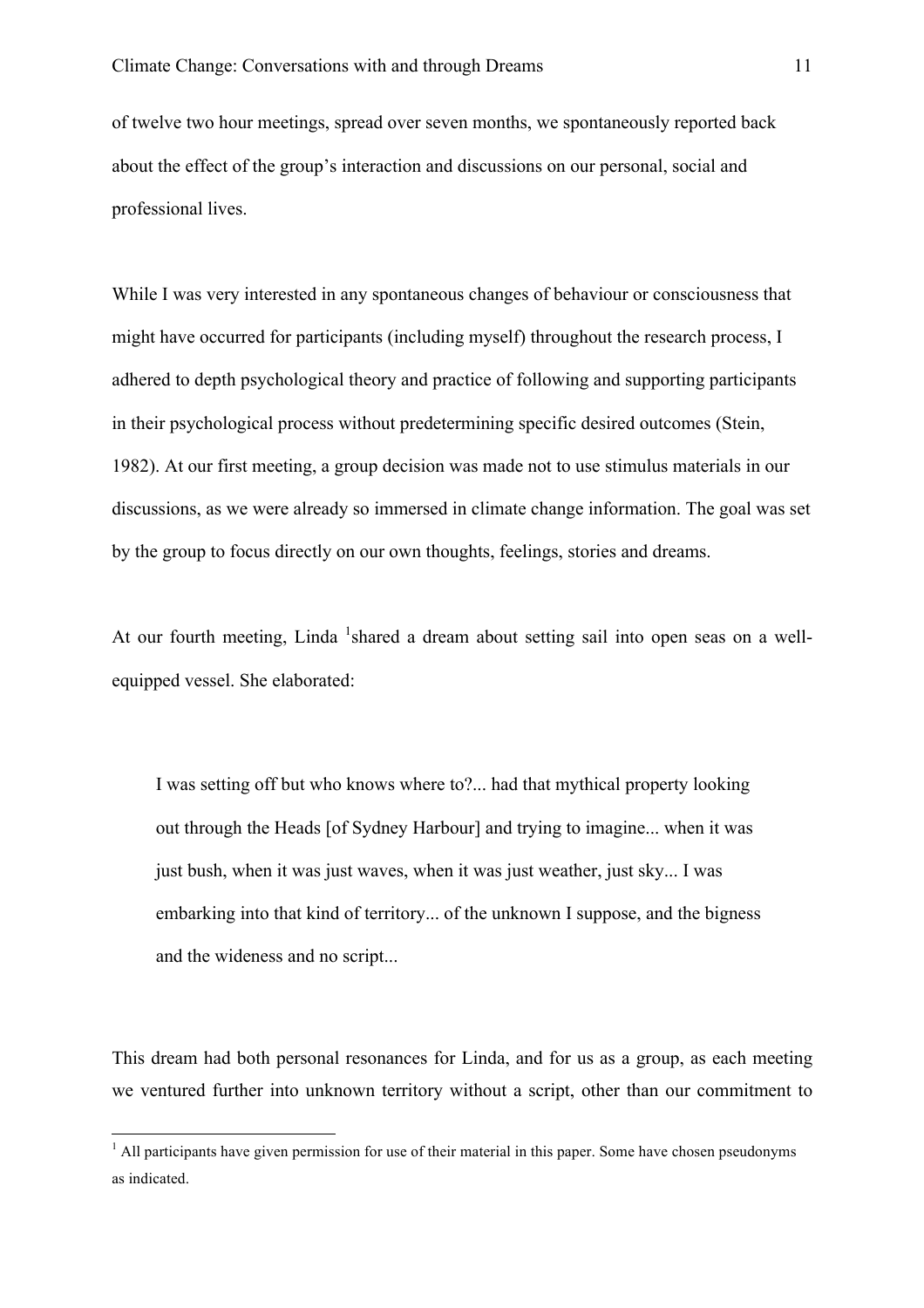observe and report to the group our thoughts feelings, fantasies, dreams, somatic and behavioural responses to climate change news and reports. While I proposed some general beginning questions we did not consciously use them to structure our discussions. Instead participants spontaneously raised questions throughout our meetings, some of which included:

What made us accept climate change as a reality?

What motivates our involvement?

How do we respond to feelings of environmental despair and guilt?

How does our worldviews affect our responses to climate change, and vice versa?

How has knowledge of global warming changed our lives and future expectations?

What has been our group process and what effect has being in this group had on us individually?

#### **Dreams in Research**

In depth psychological research, unconscious dynamics are of major concern. In this research identifying unconscious dynamics not only contributed to validity, it is also vitally increased understanding of psychological responses to climate change awareness. Jung (1974) wrote that 'because dreams are the most common and most normal expression of the unconscious psyche, they provide the bulk of the material for its investigation' (p. 73). Today there is mounting evidence that dreams often express unconscious feelings, thoughts and insights, whether they be repressed as Freud emphasised, or compensatory as Jung observed (Bulkeley, 2008; Hartmann, 2001). Within our research discussions sharing dreams proved to be highly valuable for identifying and accepting some unconscious elements in our responses to climate change, as will be discussed in the following section.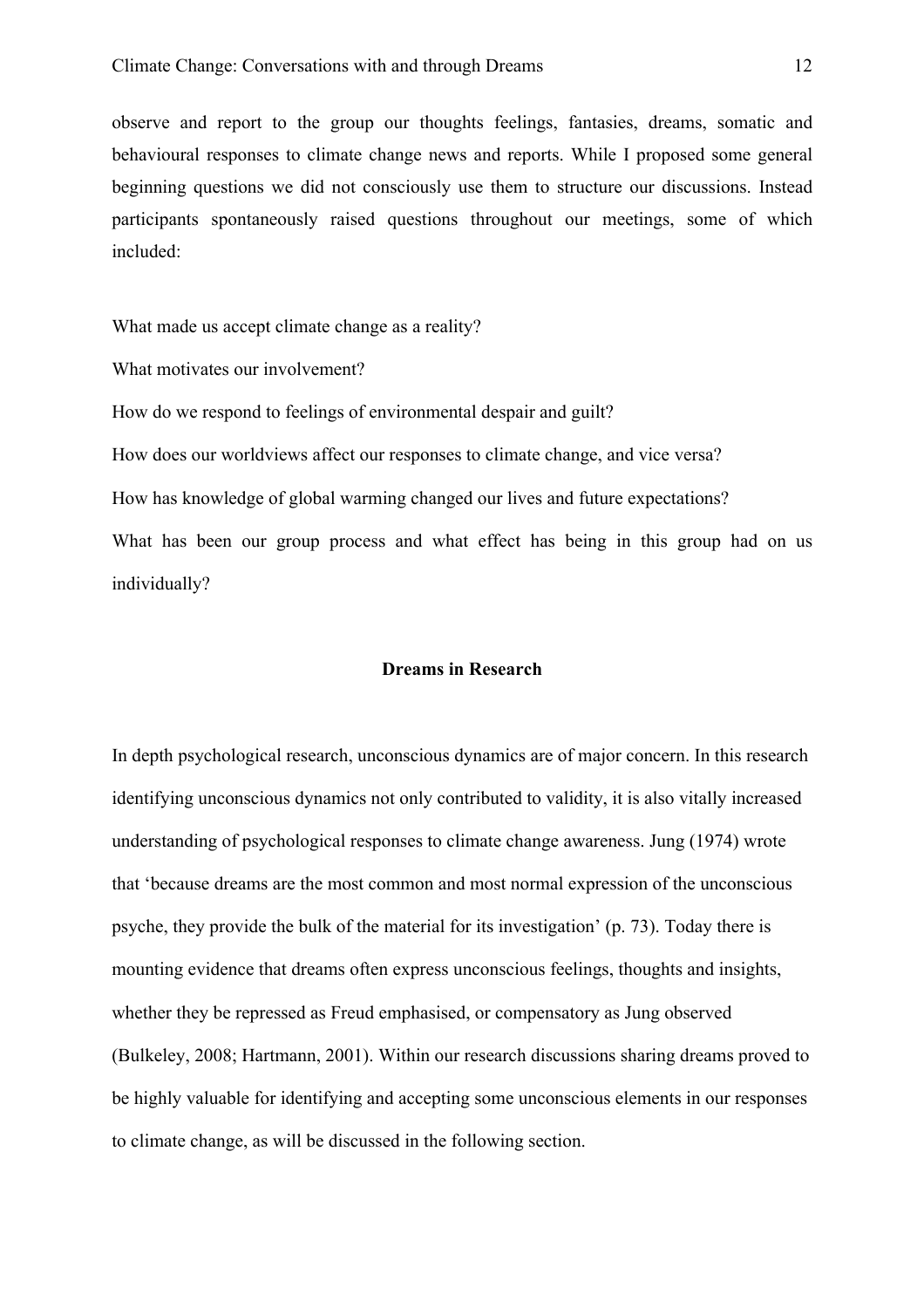Carl Jung (1977) observed that some dreams had images and resonances that went beyond the individual dreamer's personal life. He suggested that 'Collective dreams have a character which forces people instinctively to tell them... such dreams do not belong to the individual; they have a collective meaning' (p.112). In our first meeting I proposed that we spontaneously share any of our dreams that we feel have a place in our group discussions. While most had little or no experience of dream work, all were intrigued enough by my suggestion to be receptive to it. To help explain my research interest in dreams, I talked about how the German journalist Charlotte Beradt (1968) recorded her fellow citizens' dreams during the rise of Nazism. Beradt observed that the dreams she collected were explicit in content, stemming directly from the social and political atmospheres in which the dreamers lived. These dreams clearly revealed attitudes, feelings and dilemmas that could not be openly acknowledged or discussed at the time, as they vividly portray the way totalitarianism worked its way into the psyches of Germany's citizens.

While the phenomenon of human-induced climate change is not comparable to the phenomenon of political dictatorship, there are some mutual resonances in our responses to them. Both situations threaten major disruptions to the safeties and familiarities of life, while personal responsibilities and accepted autonomies are under question, if not surveillance. Furthermore with both phenomena, there has been a strong tendency to deny the seriousness of the threats, when the unwelcome nature of the problem first presented. Along with other dream researchers (Bulkeley, 2008; Hill, 2004), I anticipate that contemporary dreams are acting as antennas for the personal and collective tensions and conflicts inherent in a growing awareness of global warming, as well as depicting threats that are being minimised or denied.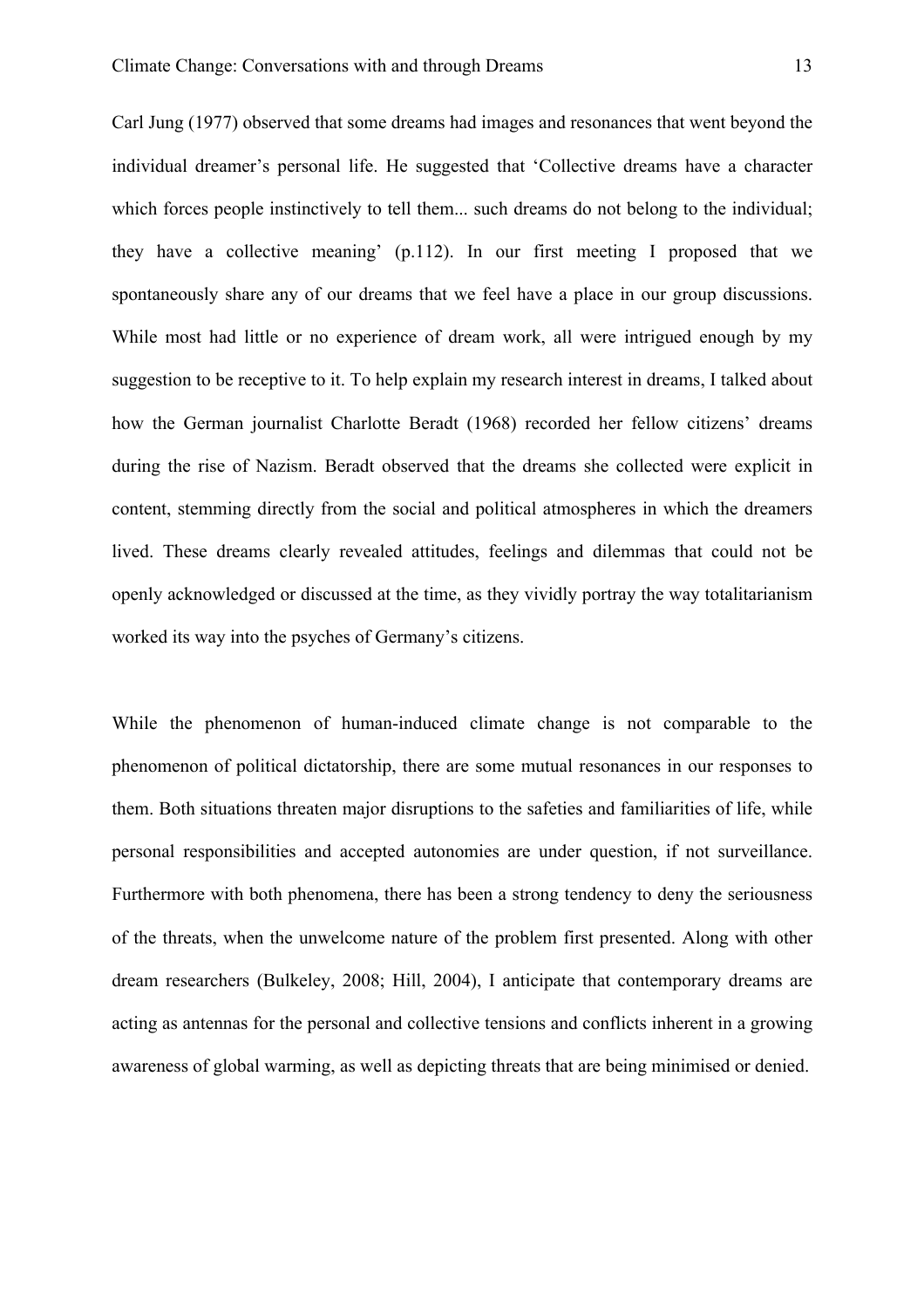The premise that dreams shared in a group can illuminate not only the group's concerns and purposes but also wider social and political concerns, motivated Gordon Lawrence (2005) to develop the practice of 'Social Dreaming' at the Tavistock Institute. In this practice, dreams are shared in a large group whose exclusive focus is on the dream and the way 'it captures the social, political, institutional, and spiritual aspect of the dreamer's social environment' (p.ix). Lawrence's observation that 'the dream is an imaginative replay of our state of being in our social world and a rehearsal of how we are to become in relation to our environment' (p. 28) fits well with many of the dreams shared within our research group's discussions.

In its focus on the examination of the social unconscious, Social Dreaming follows a tight prescription of methods designed to discourage conscious relating and personal discussions during its practice (Lawrence, 2005). For the purposes of our research, Lawrence's methods prove too restrictive. Instead our group developed its own spontaneous practice of including dream accounts at any time in our discussions. These accounts often opened the way for the expression of unspoken about or unconscious dimensions in our discussions, as discussed in the stories below.

As a participant researcher, I attempted to avoid using my position of power to impose a set of dream sharing rules beyond maintaining ethical guidelines to ensure emotional safety, such as encouraging participants to monitor their own levels of comfort and discomfort at all times, and committing to limit or stop discussions that become too personally distressing for any participant. While our agreed focus was on the larger social concerns of the dream in accordance with our overall research priorities, no suggestion was made by me, or any other group member, that sharing or reflecting on personal elements in a dream was inappropriate. Like all other forms of sharing in the group, it was deemed to be a matter for each member's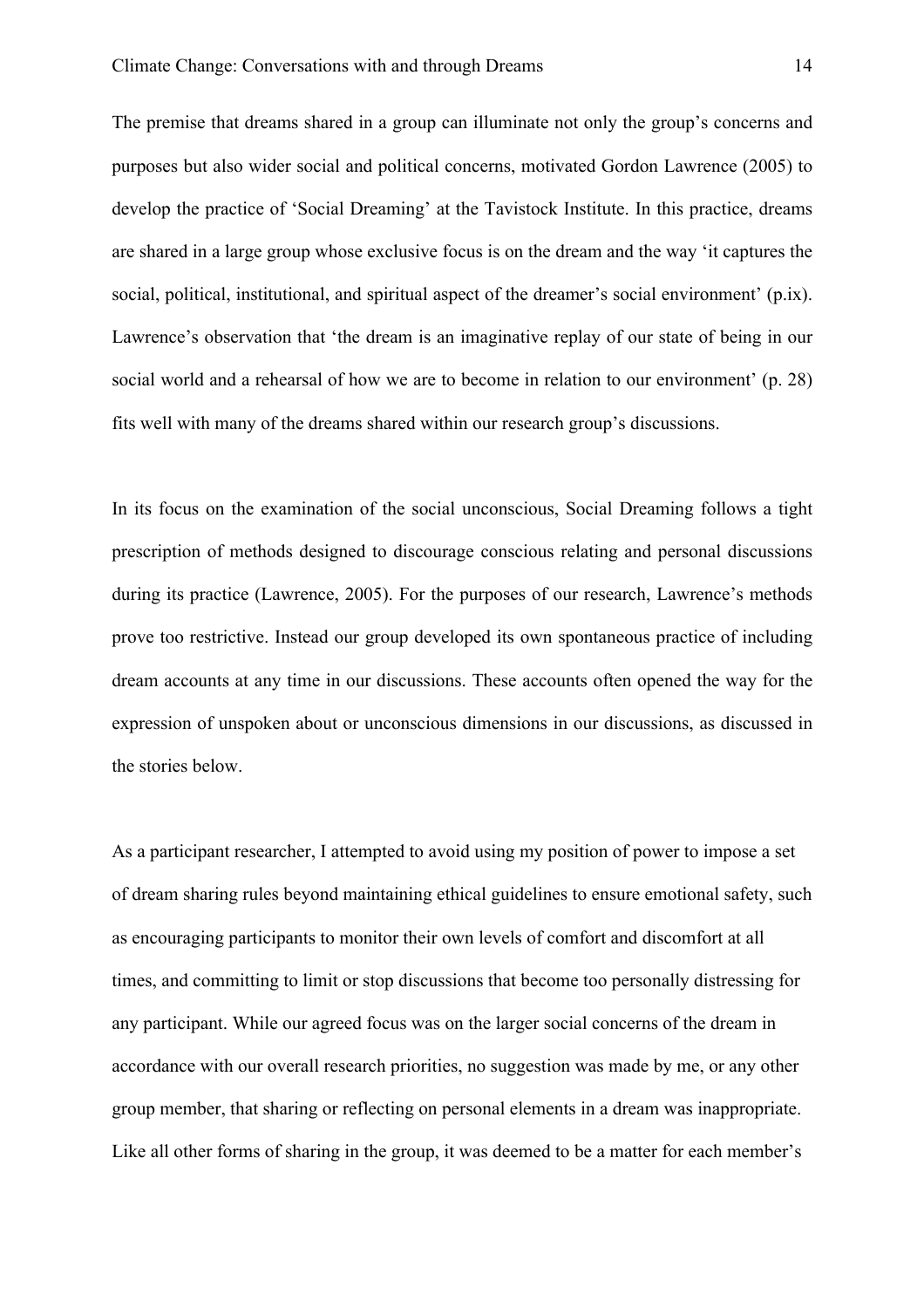discretion. Following safe therapeutic practice, I did, however, ask members to refrain from attempting to interpret each others' dreams. I suggested instead that we help open the space for dream and dreamer to speak for themselves, by firstly asking questions to elucidate the dream and the dreamer's responses, and then sharing our own responses. These guidelines, based on a phenomenological approach to dream work (Bosnak, 1996; Bulkeley, 2003), were followed throughout meetings without any significant disruptions or diversions away from the group's focus, possibly reflecting the high level of commitment held towards our research topic.

#### **The Dream's Voice**

Dreams proved to be a significant, but not major, part of our research discussions. Given that including dreams in the research was my idea, I did not push further for dreams to be shared, although I often shared my own. By the end of our meetings everyone shared at least one dream, and dreams were shared at every meeting except the final one. At times the discussion around them was very brief, at other times extended. As our meetings progressed and we became more at ease with dreams, their material became more interwoven into our discussions, rather than treated as a separate topic. We learned to trust that any dream a coparticipant chose, or at times felts compelled to share had something to say to us as a research group, and that we all had the ability to listen and respond to them with sensitivity and perception. When a dream was shared, the subject and tone of discussions invariably changed or shifted in some way. There were times when the dream expressed something that could not be broached by the group in any other way. At other times dreams illuminated and guided discussions through their evocative images and narratives. To illustrate, I present four brief vignettes.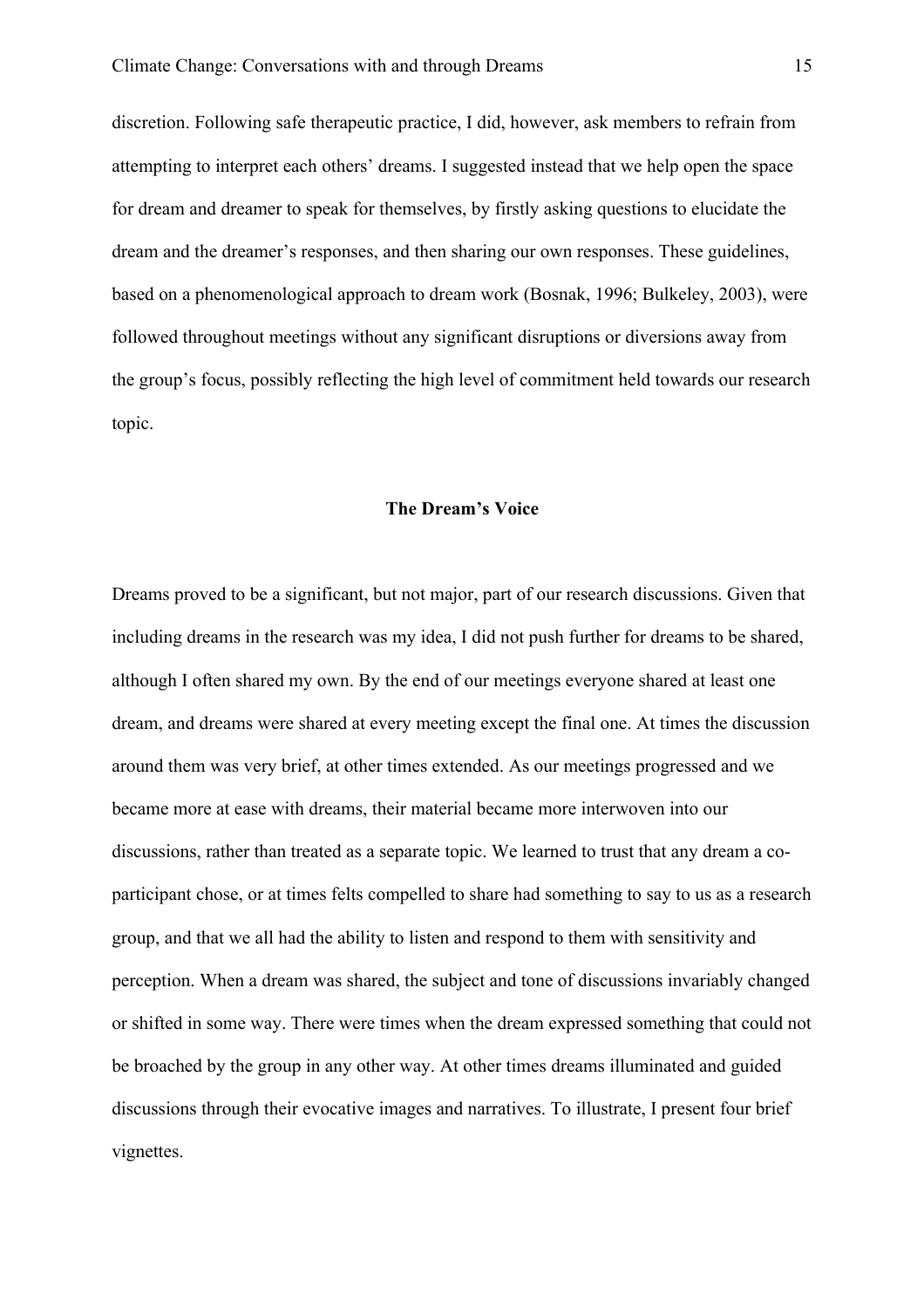#### **Nightmares**

In our third to fifth meetings, a number of nightmares were shared, confronting us with frightening visions and terrifying threats. Through these dreams we were encouraged to share our worst fears. Our nightmare sharing began with Sam (pseudonym), who was sceptical about the meaning and value of dreams, who was nevertheless shaken by a vivid nightmare after making a joke about zombies. He told us:

It was a horrible dream... I had lost contact with my family. I had a last phone call and then there had been a cut off... then months later somebody found a phone that had belonged to one of my parents... and there were photos in there of my [family]. I woke up with this horrible... sense of anguish, of they were dead and gone... And it stayed, like that for days.... Which after having made light – 'let's talk about zombies next time' – wow it's quite something isn't it?.. I think the initial meaning of it is pretty straightforward; it made me feel if there are dangers in the world, it's the people we love the most... that's how we feel it right? We see it as death of the family.

Simon (pseudonym) immediately said that he had also been having bad dreams, the clearest of which was of a recurring home invasion. At an individual level these nightmares were possibly compensatory to consciousness as Sam and Simon consciously strove hard to hold optimistic viewpoints throughout our more fearful discussions and imaginings about the consequences of climate change. However by the end of our meetings all of us had reported at least one nightmare. These dreams helped us to name and explore a number of difficult to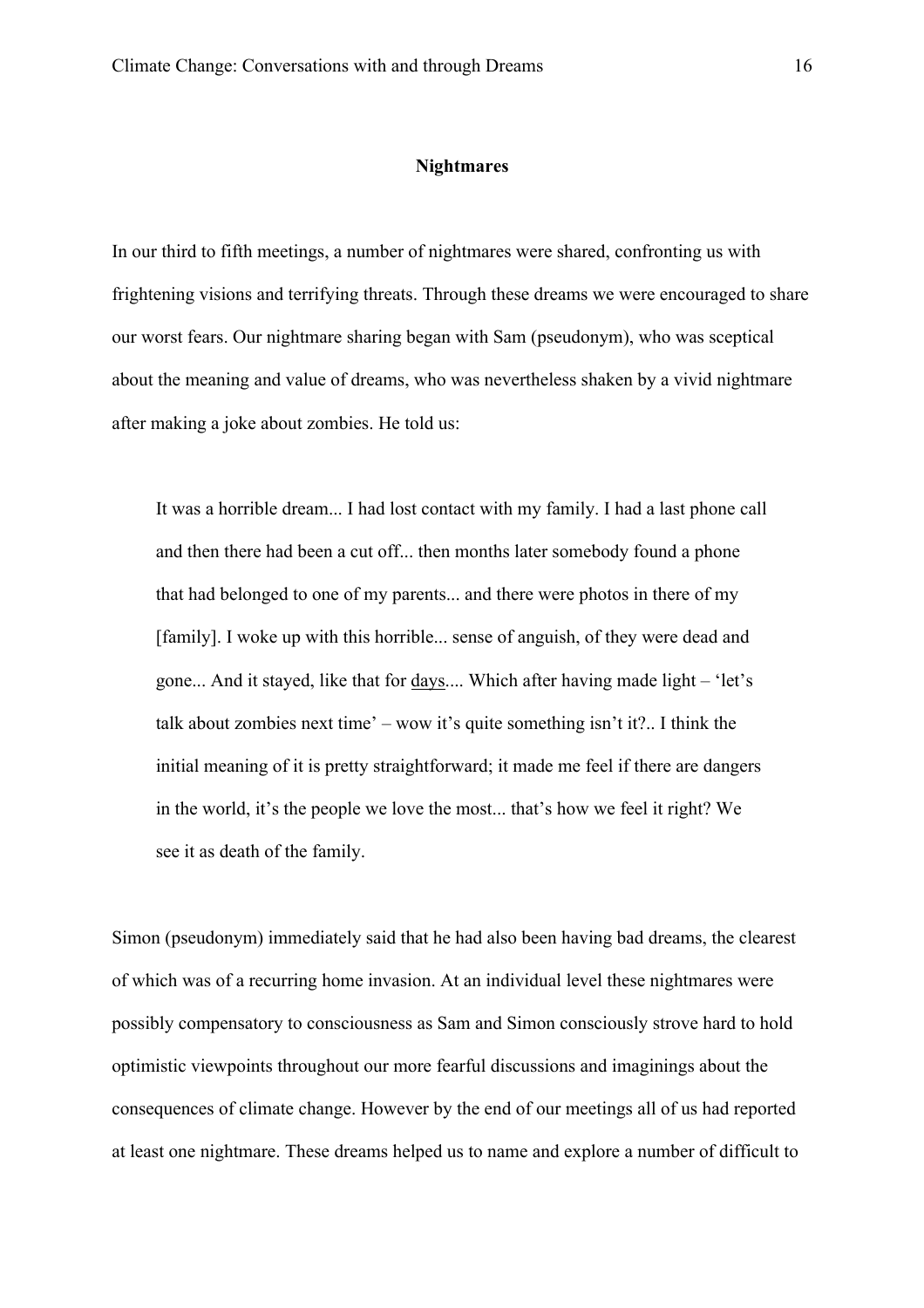face topics and feelings including death, loss, grief, mourning, despair, guilt, disempowerment and hopelessness, which unavoidably shadow climate change awareness (Bodnar, 2012; Randall, 2012). As a group, we bonded through sharing our worst personal fears through dreams, while strengthening our resilience through facing common existential terrors. Through their imaginings, nightmares helped increase our motivation, readiness and adaptability to meet possible future changes and threats in the world (Bulkeley, 2008). Lisa observed that for her:

Since the very beginning session... there were very disturbed dreams... but what I found is that this reconnecting with the ability to dream... helped me in my everyday life. It's just been profoundly effective in helping me to sort things through, and to sort out emotions from clear thinking... I've found it really, really clarifying and powerful... coming here and just listening to other people's dreams, and having the dreams... feeling safe in this environment, has allowed me to make good use of the dreams... I can't even explain it. It's not logical but it's worked. Something's really shifted there.

The fact that Lisa, who identifies herself as a rational atheist, accepted the value of dreams reassured and encouraged other participants to be receptive to dreams.

## **Identifying Projections**

Climate change awareness easily leads to scapegoating dynamics as we attempt to rid ourselves of the knowledge of our destructiveness, guilt, grief and fear by unconsciously displacing it on to some 'other' through projection (Randall, 2005). The withdrawal of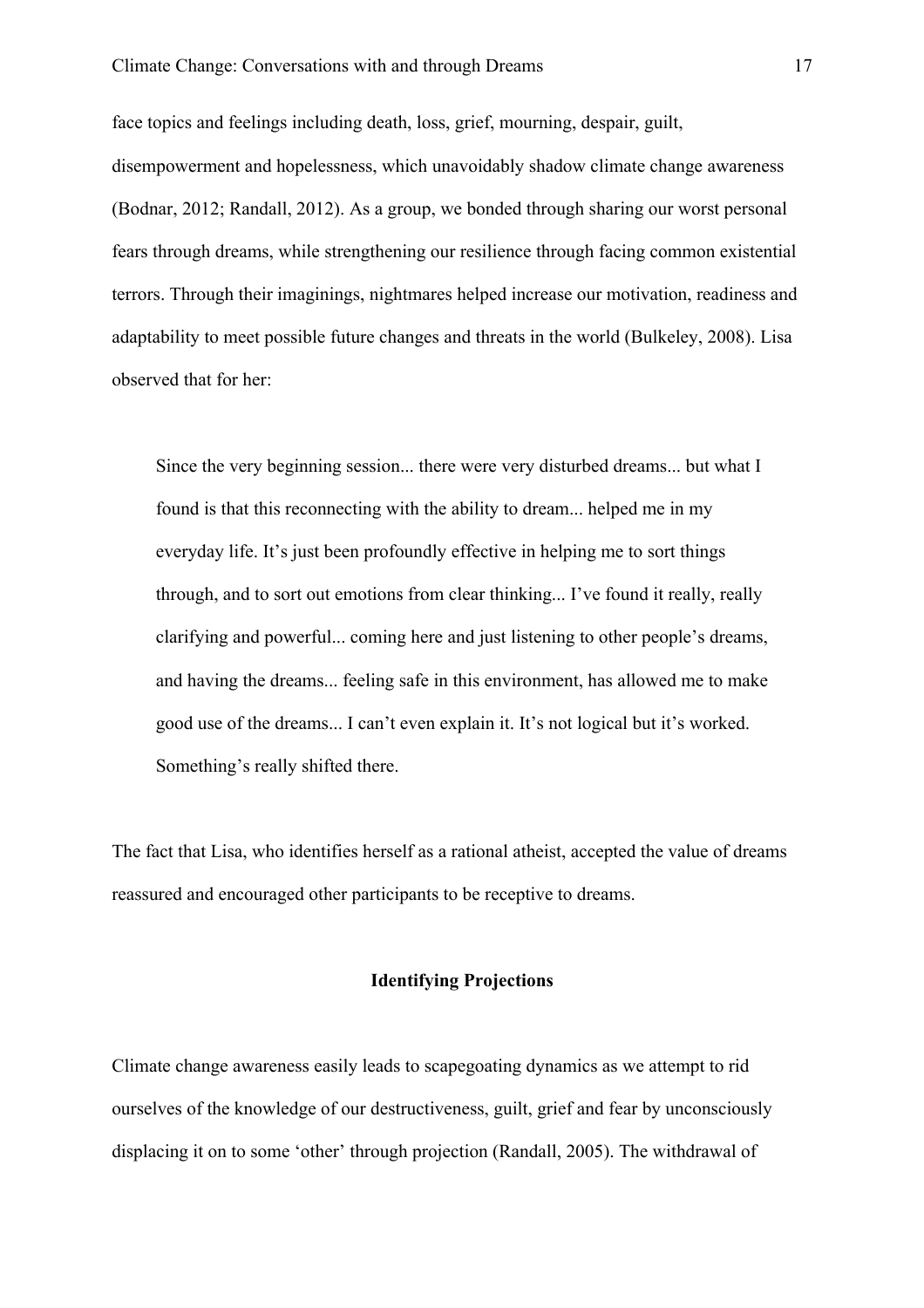projections is a vital step in developing both psychological and political consciousness (Alshuler, 2006). In our group discussions we acknowledged the importance of identifying our individual and collective projections in order to explore our unconscious defences to climate change awareness as well as to help us understand the responses of those who we wanted to communicate with about global warming issues.

One reason dreams can be confronting is that they have the ability to portray aspects of ourselves that we deny and then project on to others. Dreams can help identify and withdraw projections when we recognise aspects of ourselves in our dream figures. One dream I told the group about a despairing woman, opened up an exploration about feelings of hopelessness; an emotion that is much collectively defended against, but which inevitably invaded our consciousness in one way or another. In this dream:

[there was] an old friend... who was very caught up in this view of the world around climate change which was that it was all completely and utterly hopeless...I was sort of talking at her... haranguing her... 'The children', I said, 'You can't raise children without any hope'... that just kind of horrified me.

I admitted to the group that I was uncomfortable with both my defensive haranguing and my friend's hopelessness, while recognising the dream brought to consciousness internal conflicts provoked by spending day after day immersed in climate change concerns. I found it hard to remember this dream, let alone think about it, however the group's questions and responses skilfully helped me to examine my unconscious conflicts. In this discussion I was neither research expert nor facilitator but participant, while Linda stepped forward to take on the work of data analysis: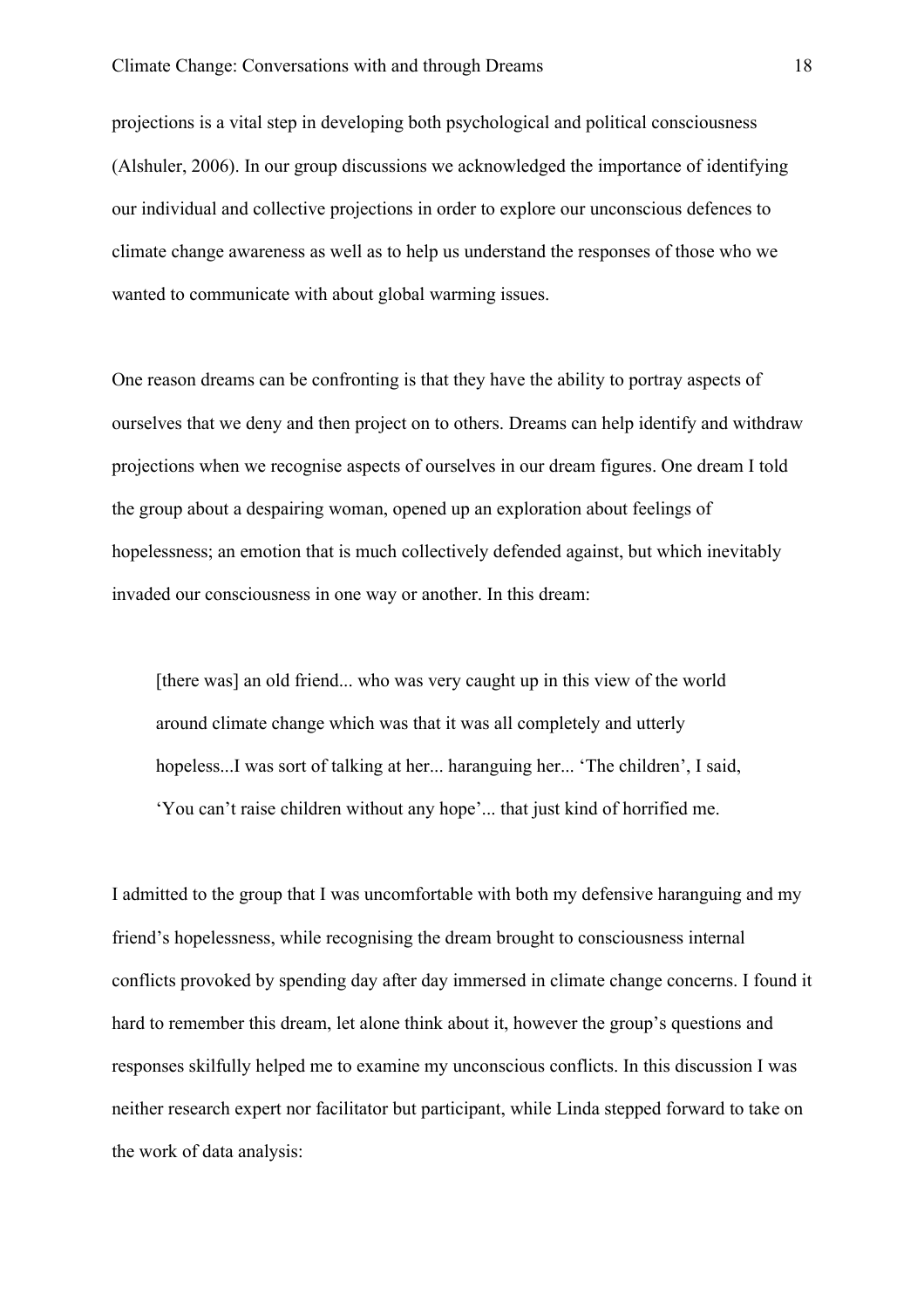*Linda:* Were you cross with your friend for having such a harsh outlook? *S:* I was impatient with her. I was critical and quite judgemental. I thought 'Oh really she's taken up a view and she's made it her worldview'... I thought it wasn't quite her in some way.

*Linda:* Did that invalidate the worldview she had, so it was less alarming? *S:* I don't know if I was exactly thinking like that in the dream. I think I was seeing it as a blanket worldview that was just too encompassing... It was sort of like 'you take on the view and suddenly that's your whole life'... clearly this is something to do with me and feeling influenced by others... And that the implication of whatever I believe, if I hold it absolutely adamantly 100%... takes over every aspect of my life, and that doesn't seem very healthy, even while at the other level, it's a bit like [asking]... what sort of values – well not so much values, as opinions – do I hold if they're not absolute or 100%? So I don't think I came out with any right or wrong, but just a lot of sense of unease...

As I talked, I heard how pulled I could be into an absolute viewpoint, as if it was a mark of integrity or honesty. This discussion helped me to withdraw my projections of hopelessness and absolutism on to others, so that I could consciously explore them within myself. I confessed to the group how I resisted saying the word 'hopelessness', and how buffeted I felt by the storms of opinion and the certainty with which some predictions were made. We could then discuss the fears and dangers of being engulfed by feelings of hopelessness, prompting questions about how to proceed knowing what we know, and also what we do not know. In the ensuing conversation the group explored how to accept and validate views which were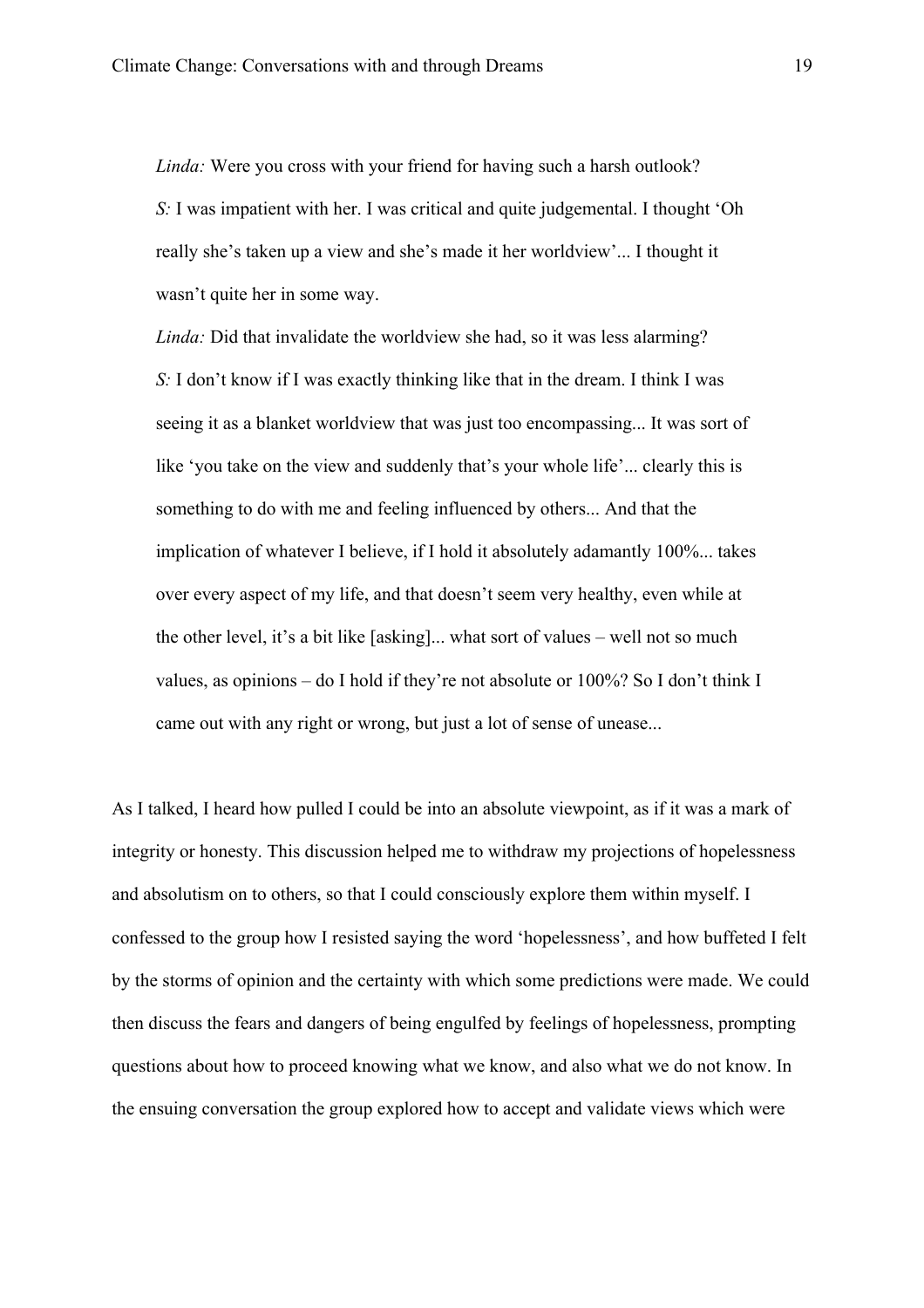uncertain and variable, as well as to hold contradictory and shifting feelings, such as hope and hopelessness.

Within a depth psychological viewpoint being able to accept ambivalent and contradictory feelings and positions expands possibilities of thought and engagement, as dualistic positions are avoided (Marshall, 2009). As our ability to sail the currents of optimism and pessimism increased in our discussions, our fears and our dreams became less apocalyptic, giving way to more recognisable scenarios within our present world and selves. Our hysteria lowered as our ability to hold, and reflect upon, paradox increased. Articulating and sharing the tensions thrown up by global warming's contradictions and confusions proved to be dynamic, creative and often humorous. I observed that more grounded conversations about the nitty gritties of our daily engagements with climate change issues often followed discussions about our seesawing optimism and pessimism.

#### **Challenging Habitual Behaviours and Thoughts**

In one discussion Linda shared a puzzling and distressing dream which expressed something of the struggle and horror she felt as a climate change activist. She told us that her dream was about:

a connection with family and friends... I was doing 'the angel', in that... I was an observer... And I knew that something murderous was going to happen to these people who were dear to me... [who] were just interacting in a very normal way, completely unaware that something dreadful was going to happen, and that I knew. And the crux of the whole thing was that I woke up feeling 'I didn't say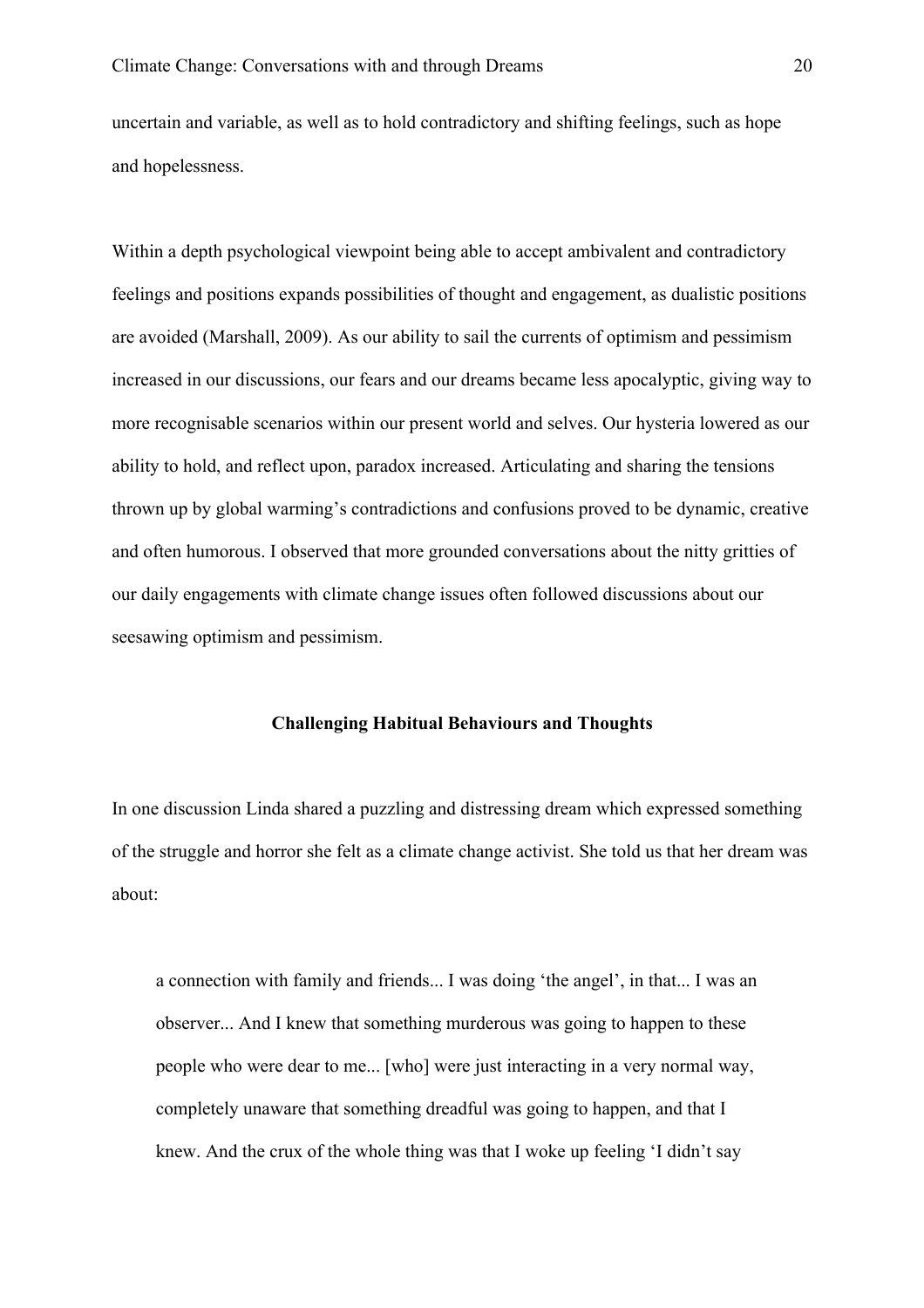anything, I didn't act. I didn't intercede. I just observed', and that filled me with horror... it was really odd. I felt very bad all day because I hadn't intervened; I hadn't taken responsibility and acted. So it was good that I was dreaming.

While it was reassuring for Linda that it was only a dream, it was still unsettling her. She commented:

I always identify myself with somebody who sees the elephant in the room and says so, or puts their head above the parapet, who does act, and quite often gets shot down, but absolutely convinced that it's the right thing to do. So it's curious in the particular dream I was doing quite the opposite.

Knowing Linda, and her long history of activism and community development work, we too were curious and perplexed by her dream ego's behaviour. The group moved into a questioning mode, highly engaged in simultaneously producing and analysing data:

*Veronica [pseudonym]:* So you weren't consciously withholding in your dream? *Linda:* yes I was.

*Veronica:* You were consciously withholding?

*Linda:* Yes I was absolutely! I was aware in the dream I was not acting.

*Sara [pseudonym]:* So you chose not to act?

*Linda:* In the dream [asking myself] 'Why are you doing this? Why are just observing?.. Are you hiding in the bushes? Or hiding behind someone, just observing?'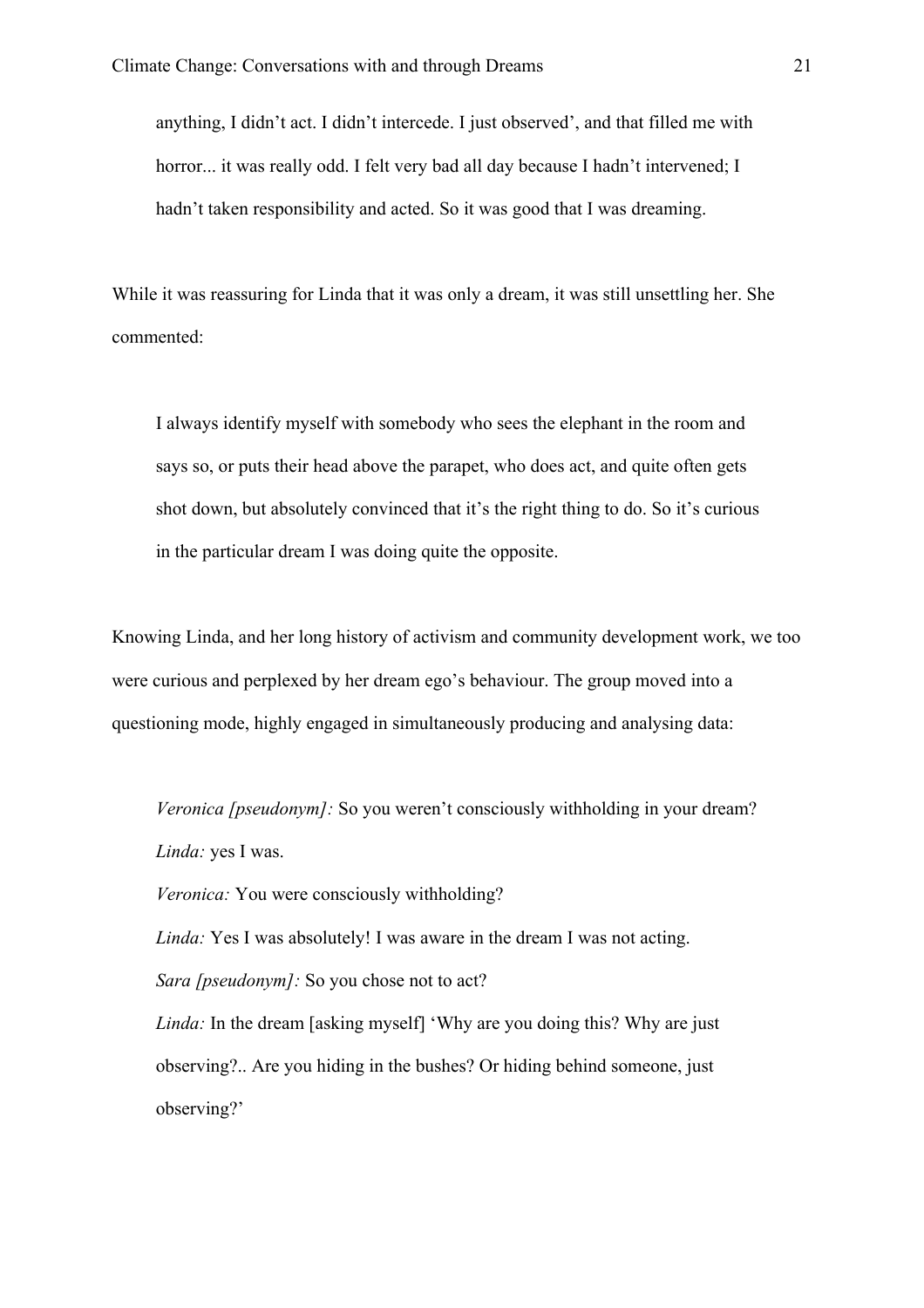*Veronica:* You're certain of your certainty? That something terrible was going to happen? *Linda:* Yes absolutely. *Sara:* And you felt that ... you had the power to change it? *Linda:* Yes absolutely.

Sara and Veronica's repeated questions verified Linda's actual dream experience while also revealing how unsettled they were too by the thought of Linda knowing something bad was going to happen, and not acting. This dream threw the group as a whole, into shadowy territory, as it demonstrated that within our group's ethos, non-action in the face of impending disaster was a clear and defining taboo. Linda identified what was most disturbing was:

that I was entirely protecting myself, and that's what appalled me that... I wasn't acting courageously.

This admission opened up an analytic focus on feeling and belief in our discussion:

*Veronica:* So was there a bit of logic in your dream that if you would have spoken you would have become vulnerable too?

*Linda:* I would have become equally as vulnerable... I would have been a victim to the danger too then, I guess.

*Veronica:* Well for me that makes you not quite such a villain.

*Linda:* Mm, yeah, well not in my mind.

*Sara:* It shapes, it gives a different feel to the dream.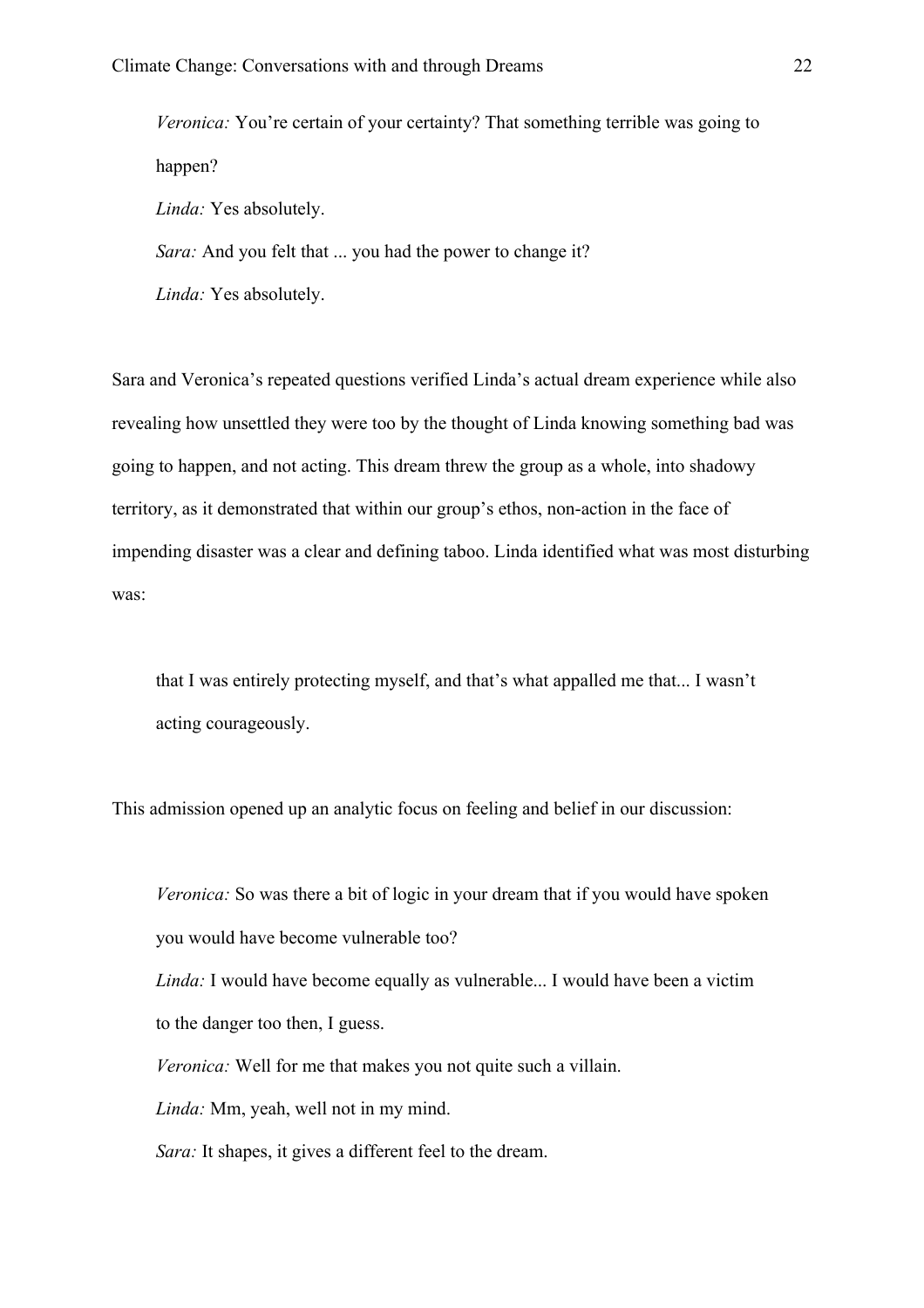Our questions opened the way for Linda to try approaching her dream from a different viewpoint:

*Linda:* I suppose it was about responsibility, and how you act out your responsibilities. Is that what it was about? Not sure actually, was it? *S:* What makes you responsible, as opposed to another potential victim? *Linda:* Um exactly! [Pause] Exactly!

My question clearly hit a nerve in Linda. It had always been a given for her that she took on the role of being the one who was responsible, and must act to protect others. In the face of global warming this is an impossible and overwhelming task. Linda reflected back:

What interests me is what S. asked me: that I take on, I wear that hat... 'Who's responsible? It's me! I'm responsible. I've got the power to make a difference.' Well, who says?

This was a powerful questioning by Linda of something that had always been an unconscious assumption. Through this process she was able to start acknowledging feelings of powerlessness; an individual shift which resonated at a collective level. Lisa fed back:

*Lisa:* Listening to your dream... I got a sense of you being part of this collective consciousness, that you often describe... I was reading into it... this inability or lack of action that is amongst many of us. That's what I felt... It's not an age of heroes.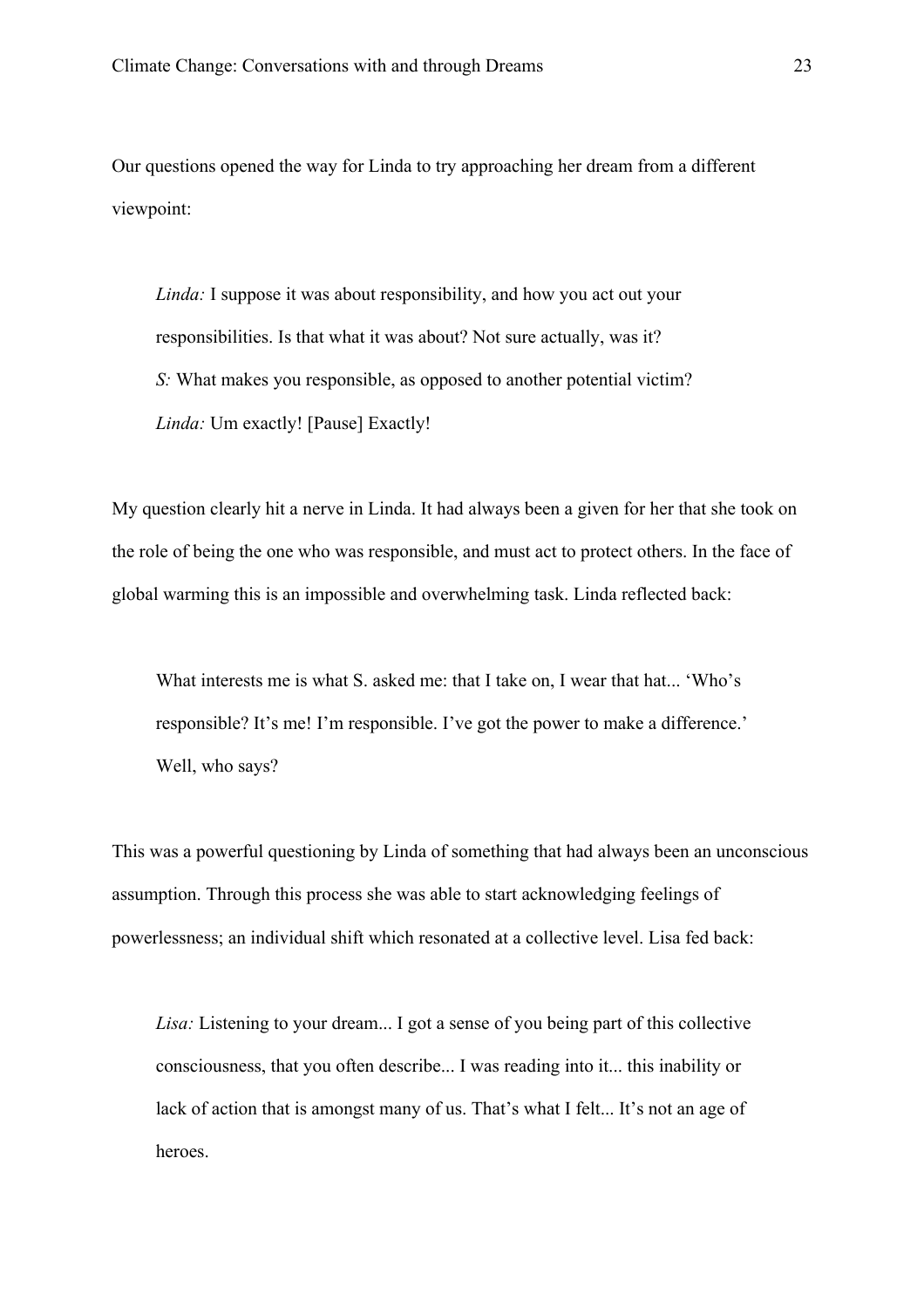*Linda:* I too can be a coward.

*Lisa:* Mmm. Is it being cowardly?

*Linda:* that's how I was feeling I suppose... I was feeling very cowardly when I woke up, but perhaps not. Perhaps I was being unkind to myself.

Linda's disorientation allowed her to consider the possibility of viewing herself and her situation through a radically different lens; one which was not so much about her failings, but was about being in a time and situation where her habitual beliefs cannot guide her. Jung suggested that when we find ourselves acting in a dream in a differing way to our habitual behaviour, the dream performs a compensatory function, through which an unconscious aspect of oneself can come to consciousness, balancing a former one-sidedness (Jung, 1974). Such an analysis emphasises the developmental nature of dreaming, in its expression of repressed, or undeveloped, elements of self seeking conscious integration (ibid). This latter perspective emphasises the value of traversing the 'deadly zone' where old beliefs and behaviours are shed in preparation for an enlarged and contemporary understanding of self and world. This dream's interruption of self-identity, offered an opening for new questions and feelings to emerge, which stimulated both psychological and political developmental processes (Samuels, 1993). Linda's dream speaks to a wider audience than herself in its challenging of perceptions and assumptions.

#### **Dream as Catalyst**

In a discussion about the frustrations of waste, Lisa shared a visceral and graphic dream which acted as a catalyst for feelings of overwhelm, urgency and shame to surface. This process began with Sara's outburst about her disposal of dead batteries: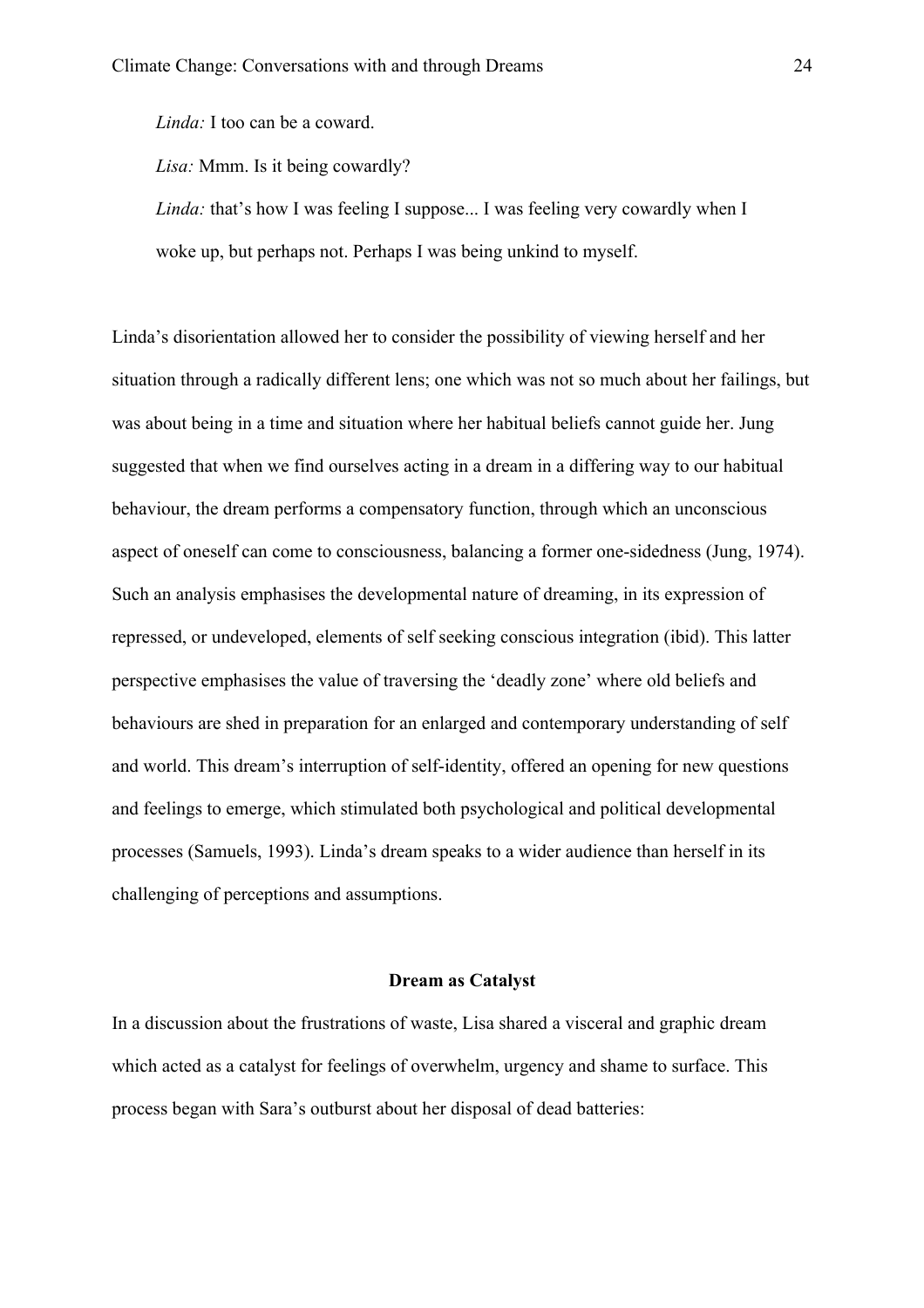I am not going to spend hours upon hours thinking about where I should put the batteries. I want things to be easy for me... if I can find an ecological solution to something, fine – but if I can't, then I have to accept I have to put it into the rubbish bin... because it does my mind in thinking about it.

Veronica responded with her own frustration:

I have them hidden in one of my kitchen drawers. One day they will take over my kitchen and I'll be like 'Shit! I got to do something!'

We all had stories about the difficulties of disposing batteries safely. I reflected on the larger story of the 'battery drawer':

I'm thinking of... the analogy that somehow we all have this box of batteries which are those things you don't know what to do with – we know we shouldn't do the old, because it's not really ecologically sound, but we don't know what the new thing is, or the new practice hasn't been established.

Lisa declared that she had just had a dream about this very problem, and that it was a really embarrassing dream about shitting:

I didn't know where to do it. I was surrounded by people. I surreptitiously just did it in a deckchair [laughter]. And it's about shit. It's exactly what we are talking about... And I've had this dream before... I just couldn't bring myself to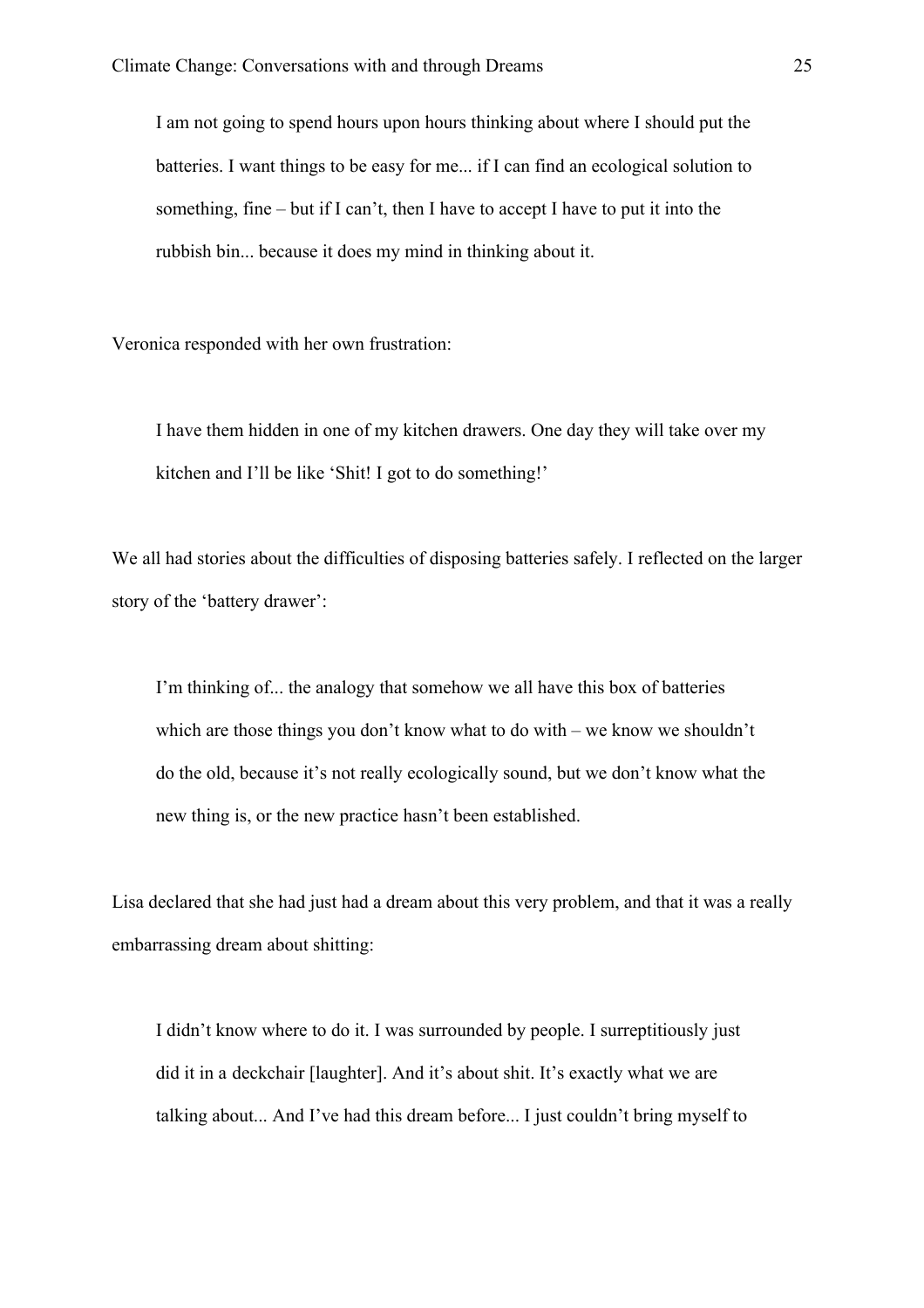tell. It's so strong, I couldn't possibly forget it, and I have to say it now because it's so appropriate.

Sara immediately felt the connection between this dream and her feelings about dumping her batteries, prompting Lisa's further reflection on the lack of functioning toilets in her dream. Lisa concluded:

I just had to do it ...everybody was just going on with their lives...I was just intensely embarrassed and uncomfortable... not knowing how to dispose of it without doing something gross...the dream was very visceral animal kind of thing. So when I woke up ...my first thought was out of control, like I was out of control, and then I thought the way I'm living, we're all living, is out of control. [Pause] It's a mess.

Just as individuals can feel overwhelmed by collective guilt in the absence of responsible social action, so too can individuals be overcome by shame, as collective consciousness and practice denies the need to dispose of refuse safely. Paradoxically Lisa's 'embarrassing' dream seemed to free us from shame about our dealings with collective waste, in its honest and urgent embodiment of the undeniable necessity of shitting and maintaining appropriate waste facilities. It particularly helped Sara to understand her 'battery drawer' moment:

Mentally... I'd had enough. I can't leave this stuff in my house anymore. I'm going to put it in the rubbish bin, and if it's the wrong thing to do, I need to do that – because it's not an easy process for me to figure it all out... I like recycling... I put it all out there, it's fantastic! Why can't I have that for all the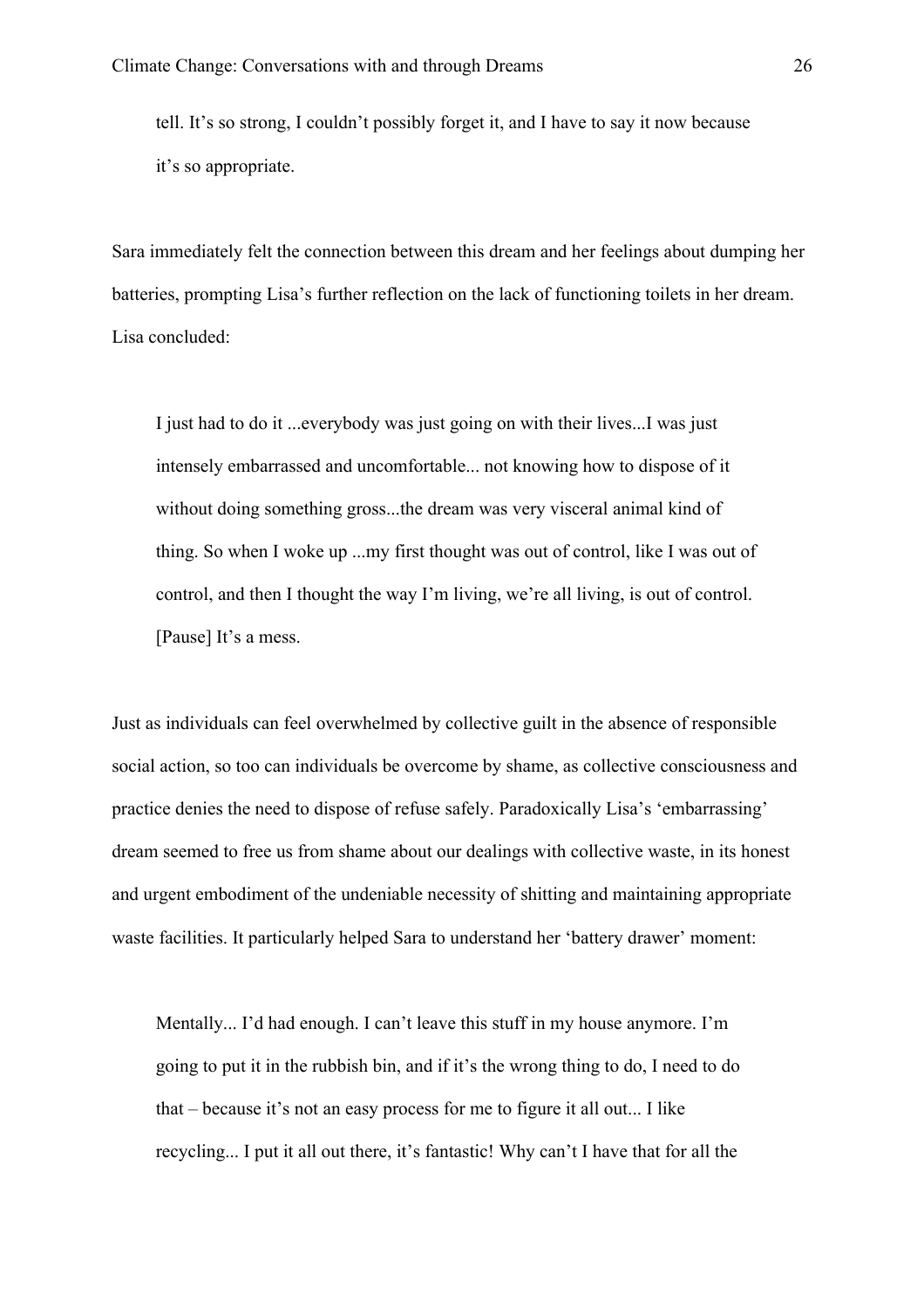rest of it? So I got a little bit irate and upset with... governments, because I think it's such an easy process to implement.

The graphic way in which Lisa's dream suggested her problem was created by a lack of adequate facilities, helped Sara to connect with how stymied she felt by our society's lack of systems to deal with the disposal of its messes. Lisa's dream catalysed a shift of focus in Sara from personal failure to addressing the collective problem of responsibly and effectively dealing with waste. In naming the problem and the possibility of a positive solution, Sara could move from being an isolated and overwhelmed individual swamped by waste problems, to becoming an irate citizen demanding what is ecologically necessary. For the group, the 'battery drawer/shitting dream' metaphors served to illuminate waste dilemmas and solutions within contexts that liberated and motivated us.

#### **Conclusion**

For the individuals involved in this research, being able to participate in extended reflective discussions yielded psychological insights into climate change engagements and responses that were of both personal and collective relevance. The inclusion of dreams in particular served to highlight paradoxical and confused understandings and responses which arose through our embrace of dualistic conceptions such as life and death, neglect and care, hope and despair, acceptance and denial, individual and social. The group's conscious and collective engagement with dreams helped to bridge these oppositions through traversing the challenging and ambivalent territory that underlies their tensions. While not explicitly pursuing therapeutic outcomes in the research, the research was nevertheless deemed to be therapeutic by its participants, particularly in addressing issues of despair, burn out and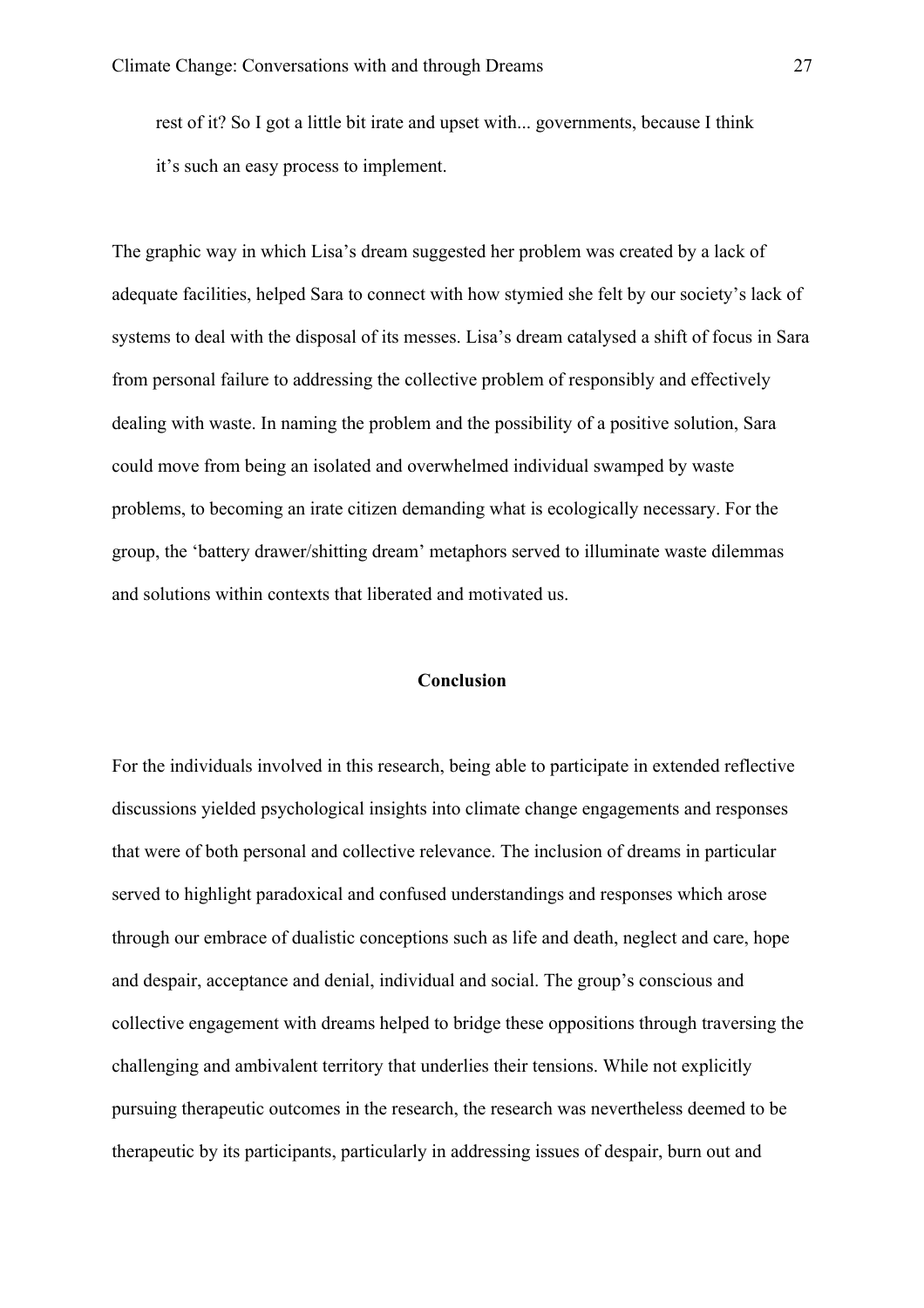isolation. At our final meeting each participant spoke of feeling more mature, empowered and grounded. Understanding and discussing the collective dilemmas of climate change in a safe and free ranging discussion group was crucial to this outcome, allowing a greater understanding and validation of our own and others' complex responses to climate change. As a result we felt better equipped and more motivated to work with others to engage with global warming issues.

Combining co-operative group research methods with depth psychology methodology and analysis were fundamental to the outcomes of this inquiry. By participating in a co-operative research group, participants were able to collectively construct understandings based on their own, and each others', experiences and insights, as revealed within the interactions of the group. Differences between participants were highly utilised and valued in their ability to deepen and broaden understandings. As primary researcher, I was usefully challenged by my co-participants on my unconscious assumptions and biases, often revealed through my dreams. The depth psychological lens enabled an experiential exploration of the ways in which individuals and communities can acknowledge contradictory desires, recover repressed conflicts, re-examine core values and work through the difficult emotions of profound change. Sharing dreams in particular facilitated the development of empathy while revealing hidden dimensions in ourselves and our discussions. Taken together the research methods supported participants in their development of personal and social insights, creativity, cooperation and maturity, to yield a depth of understanding of both the psychological effects of engagement with climate change, and the individual and political developmental demands and opportunities arising from such a vital encounter.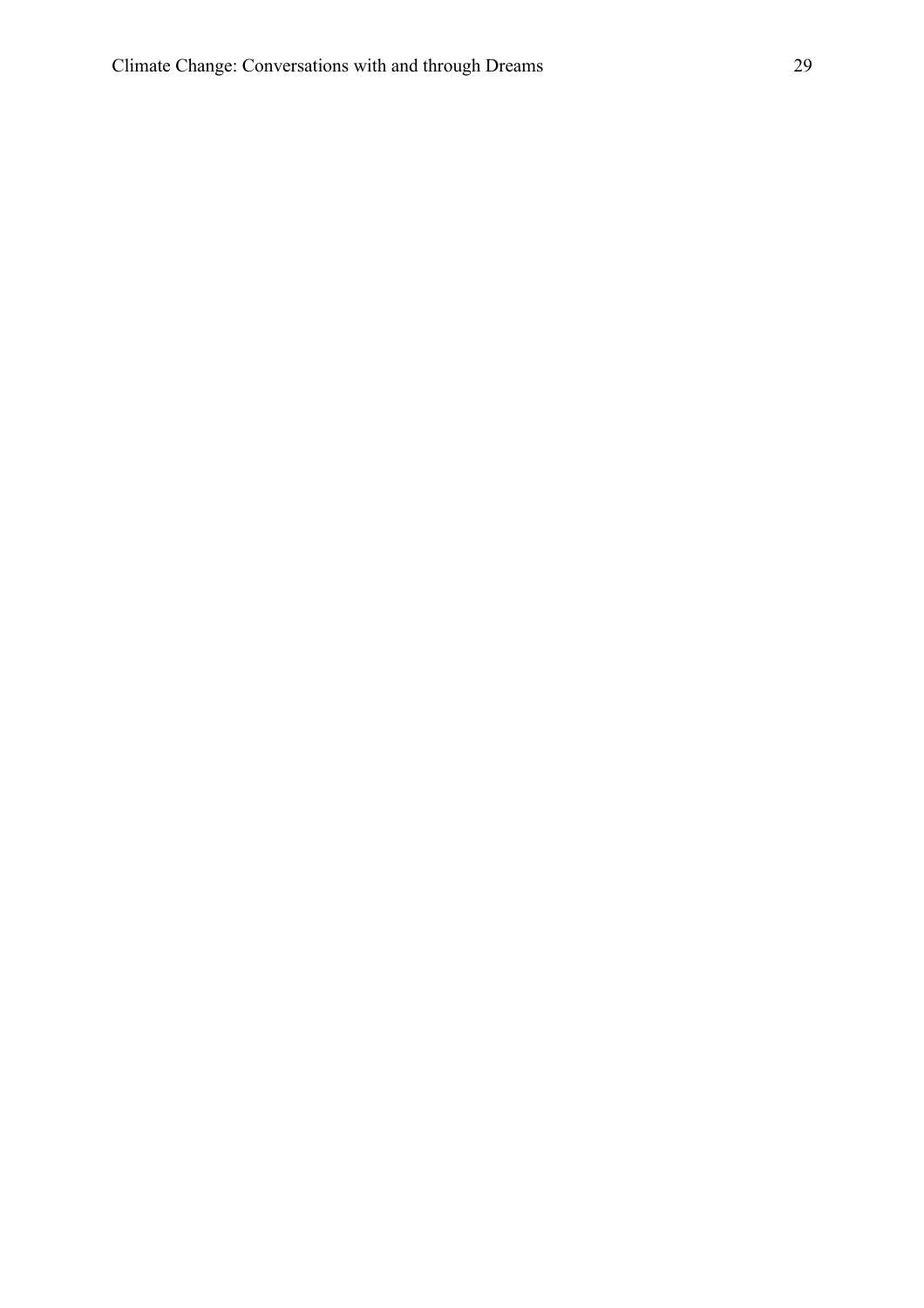- Alshuler, L. R. (2006). *The psychopolitics of liberation: Political consciousness from a Jungian perspective*. New York: Palgrave Macmillan.
- Armstrong, H. (2007). Celebrating qualitative research. In J. Higgs, A. Tichen, D. Horsfall, & H. Armstrong (Eds.), *Being critical and creative in qualitative research* (pp. 22-31). Sydney: Hampden Press.
- Beradt, C. (1968). *The Third Reich of dreams*. Chicago: Quadrangle Books.
- Bodnar, S. (2012). Its snowing less: narratives of a transformed relationship between humans and their environments. In M.-J. Rust & N. Totton (Eds.), *Vital signs: Psychological responses to ecological crises*. London: Karnac.
- Bosnak, R. (1996). *Tracks in the wilderness of dreams: exploring interior landscape through practical dreamwork*. New York: Delacorte.
- Bulkeley, K. (2003). *Dreams of healing: Transforming nightmares into visions of hope*. New York: Paulist Press.
- Bulkeley, K. (2008). *American dreamers: What dreams tell us about the political psychology of conservatives, liberals and everyone else*. Boston: Beacon Press.
- Chakrabarty, D. (2009). The climate of history: Four theses. *Critical Inquiry, 35*(Winter 2009), 197-222.
- Chalquist, C. (2007). The environmental crisis is a crisis of consciousness: bringing the psychological dimension into the discussion. Retrieved from http://www.terrapsych.com/crisis.html
- Dodds, J. (2011). *Psychoanalysis and ecology at the edge of chaos: Complexity theory, Deleuze/Guattari and psychoanalysis for a climate in crisis*. Hove: Routledge.
- Ellis, C., & Bochner, A. P. (2003). Autoethnography. personal narrative, reflexivity: researcher as subject. In N. K. Denzin & Y. S. Lincoln (Eds.), *Collecting and interpreting qualitative materials* (pp. 199-258). Thousand Oaks, CA: Sage.
- Ettling, D., & Guilian, L. (2004). Midwifing transformative change. In E. V. O'Sullivan & M. M. Taylor (Eds.), *Learning toward an ecological consciousness: Selected transformative practices* (pp. 117-131). New York: Palgrave Macmillan.
- Gillespie, S. (2009). Descent in the time of climate change. In J. Marshall (Ed.), *Depth psychology, Disorder and Climate Change* (pp. 395-413). Sydney Jung Downunder **Books**
- Hartmann, E. (2001). *Dreams and nightmares: The origin and meaning of dreams*. New York: Perseus Publishing.
- Hill, M. O. (2004). *Dreaming the end of the world : Apocalypse as a rite of passage* (2nd ed.). Putnam, Conn.: Spring Publications.
- Jung, C. G. (1964). *Civilisation in transition.* (Vol. 10). London: Routledge, Kegan & Paul.
- Jung, C. G. (1969). *The structure and dynamics of the psyche* (2nd ed. Vol. 8). London: Routledge, Kegan and Paul.
- Jung, C. G. (1974). *Dreams*. Princeton, N.J.: Princeton University Press.
- Jung, C. G. (1977). *The symbolic life* (Vol. 18). London: Routledge, Kegan & Paul.
- Lawrence, W. G. (2005). *Introduction to social dreaming: Transforming thinking*. London: Karnac.
- Madriz, E. (2003). Focus groups in feminist research. In N. K. Denzin & Y. S. Lincoln (Eds.), *Collecting and interpreting qualitative materials* (2nd ed., pp. 363-388). Thousand Oaks, CA: Sage.
- Marshall, J. (2011). Climate change movements and psycho-social disorder. *The Australian Journal of Anthropology, 22*(2), 265-268.